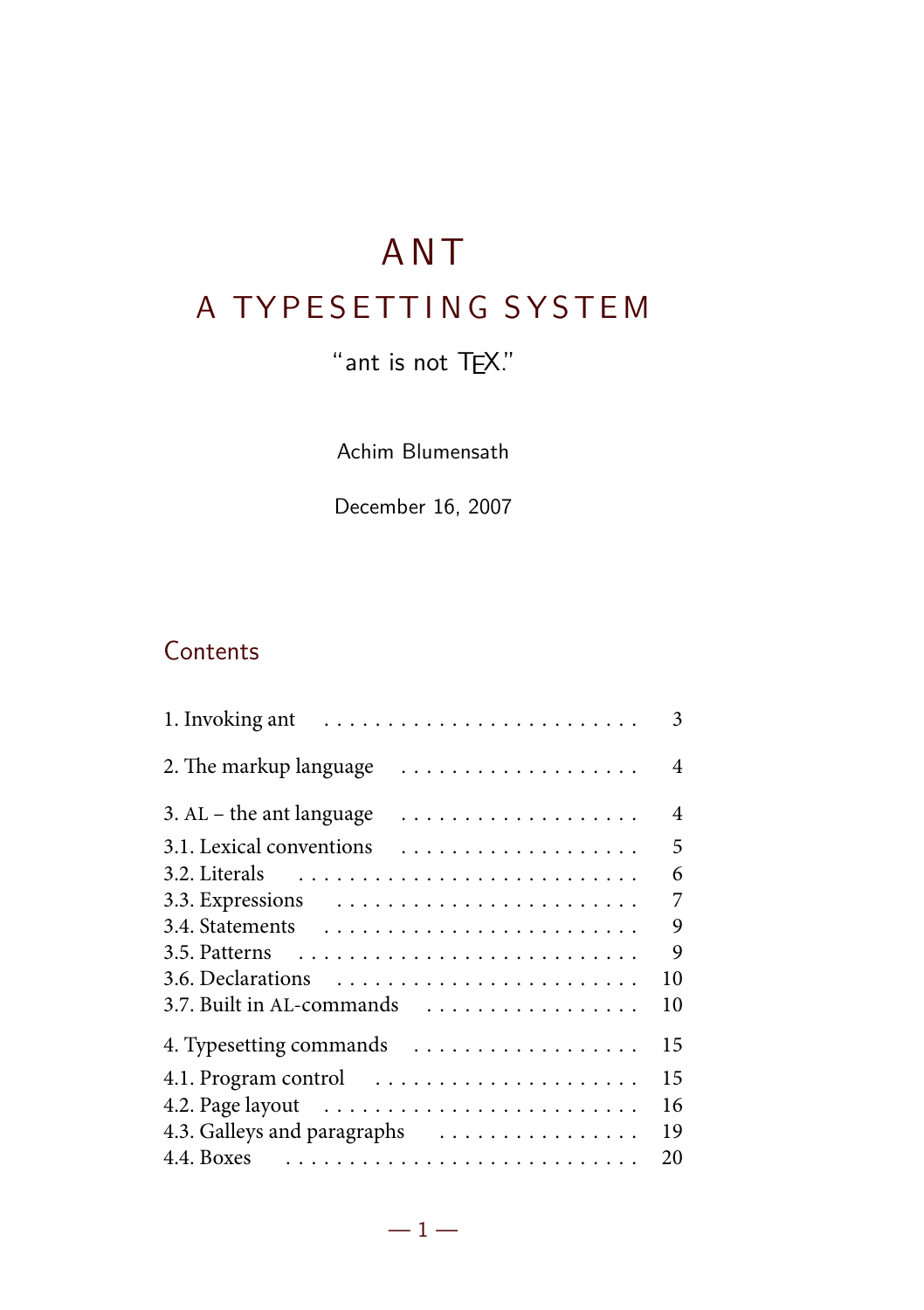|                                                                     | 21 |
|---------------------------------------------------------------------|----|
|                                                                     | 25 |
|                                                                     | 28 |
| 4.8. Colour and graphics                                            | 29 |
|                                                                     | 30 |
| 4.10. Macros and environments                                       | 32 |
| 4.11. Counters and references                                       | 33 |
|                                                                     | 35 |
|                                                                     | 36 |
| 4.14. Environment commands                                          | 36 |
| 4.15. Dimensions $\ldots \ldots \ldots \ldots \ldots \ldots \ldots$ | 37 |
| 5. Overview over the source code                                    | 38 |
| 5.1. The runtime library                                            | 38 |
| 5.2. The typesetting library                                        | 40 |
| 5.3. The layout engine                                              | 40 |
|                                                                     | 42 |
| 5.5. The virtual machine                                            | 43 |
|                                                                     |    |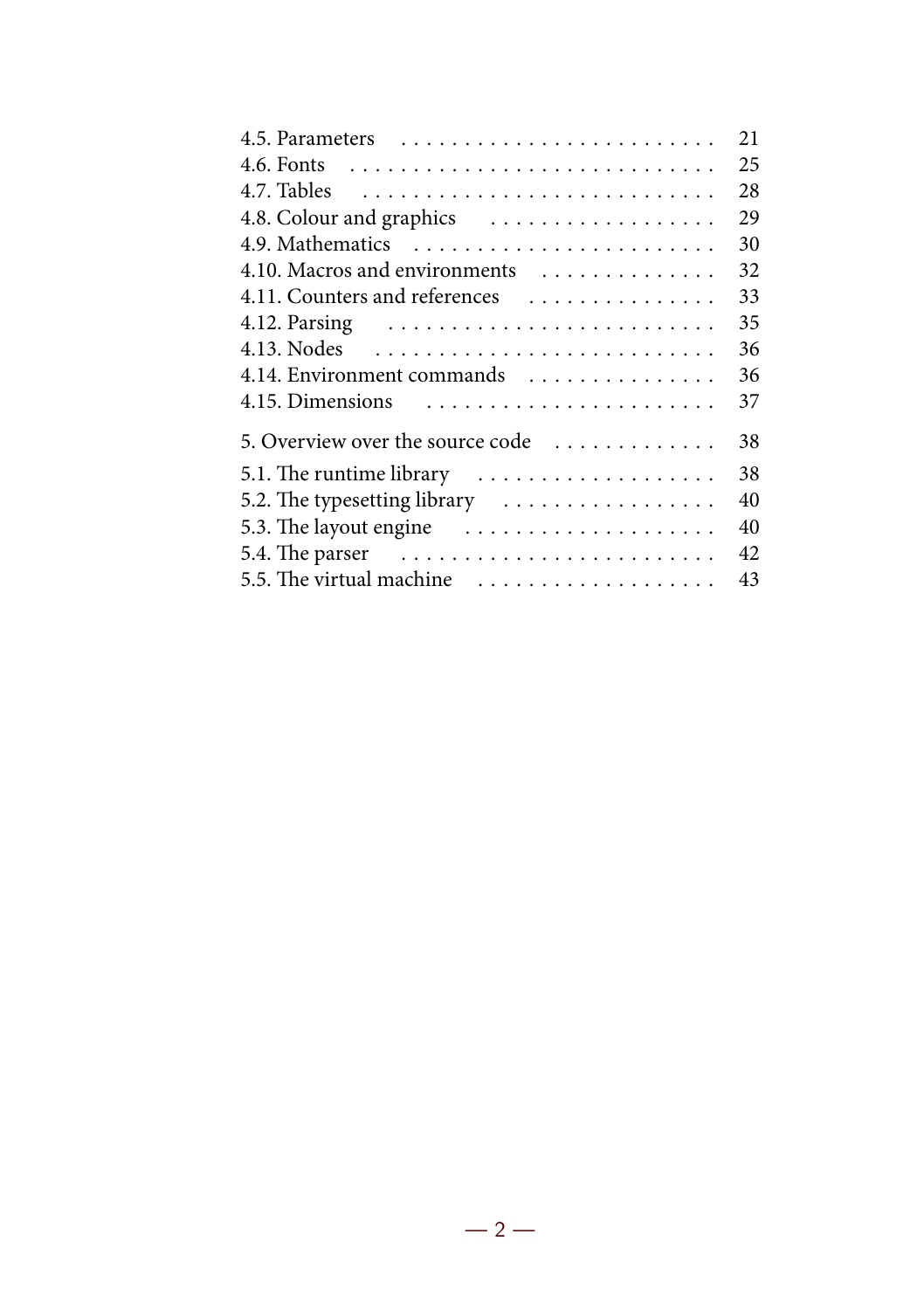ANT is a typesetting system inspired by TFX. Although TFX does a very good job when typesetting mathematical articles and books – the task it has been designed for – it can become very difficult, cumbersome, or even impossible to meet the typographical requirements of texts outside this narrow scope. For instance, the current draft of the new output routine for LATEX consists of more than 100 pages. Unfortunately, it is also very difficult to extend the functionality of TFX since its source code is a total mess. Even after 20 years there are only versions with minor modifications available.

For these reasons I decided to rewrite  $ANT$  from scratch aiming for a simple, clean, and modular design. In particular it is easily possible to replace parts of ANT with other implementations, say, adding an XML parser, output routines for PDF files, or a different page layout algorithm.

The current version of ANT implements all the major features of TEX but a lot of minor things are still missing. In addition, ANT provides several improvements over TEX:

- a saner macro language (no catcodes);
- a builtin high-level scripting language;
- UNICODE support;
- support for various font formats including Type1, TrueType, and Open-Type;
- partial support for advanced OpenType features;
- support for colour and graphics;
- simple page layout specifications;
- river detection.

# 1. Invoking ant

ANT translates its input file into a DVI- or PDF-file. Rudimentary support for Post-Script and svG output is also implemented. The program is invoked as

```
ant [options] (input file)
```
Currently, the following options are supported:

--help prints a help message.

 $--format={format}$  selects the output format. Supported are dvi, xdvi, pdf (default), ps, and svg. The latter two are only partially implemented.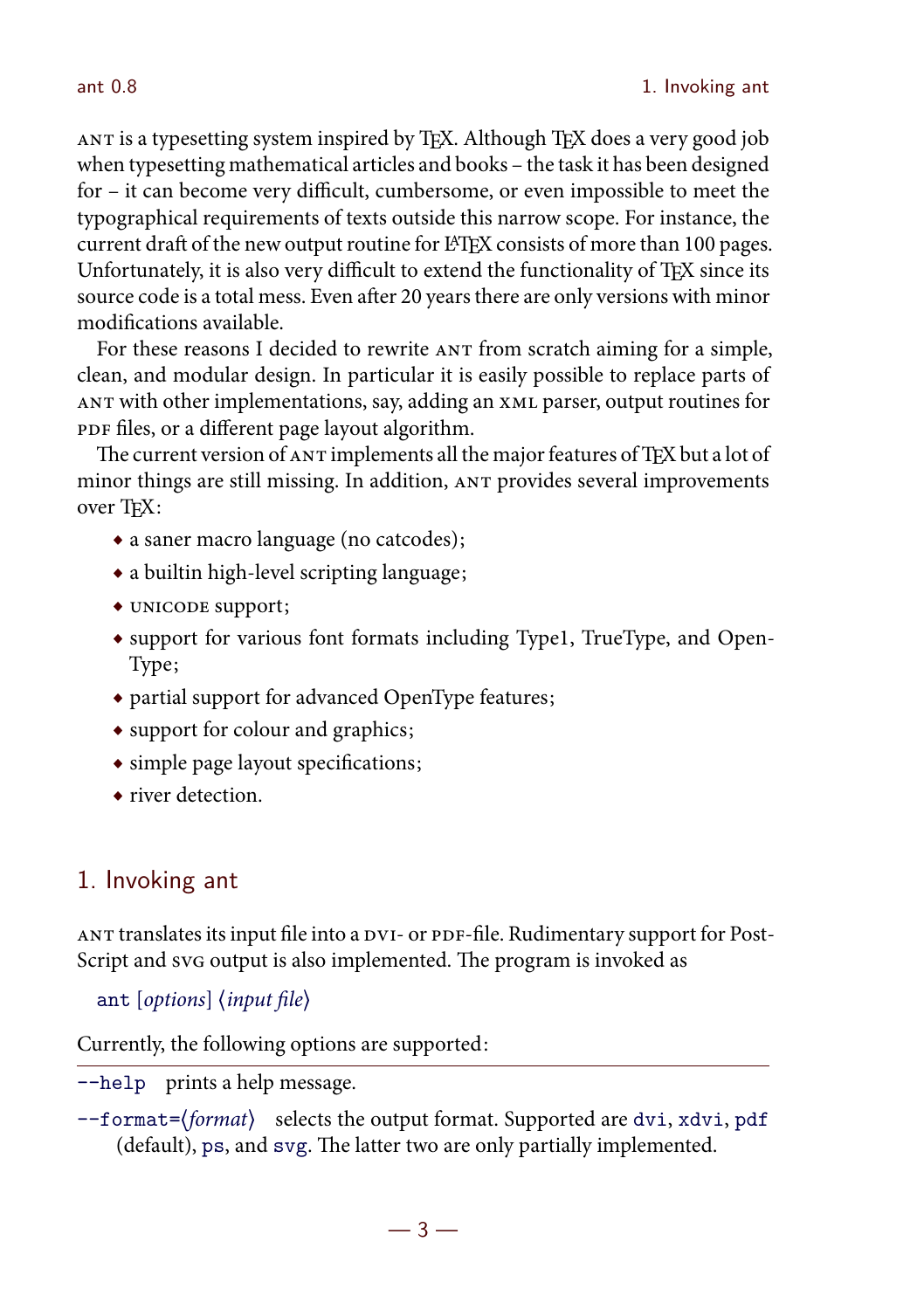--src-specials enables the generation of source specials.  $-\text{debug} = \langle \text{flags} \rangle$  enables debug messages.  $\langle \text{flags} \rangle$  is a combination of the following letters: a AL-commands 1 line breaking b AL-bytecode m macro expansion

- e the typesetting engine p page layout
	-
- 
- g galley breaking s various stacks
- i the current input

# 2. The markup language

The markup language of ANT is quite similar to the syntax of TFX. In particular, the rules regarding tokens and braces are the same. One notable exception is that ANT stores macros as plain strings without breaking them into tokens. This solves all those issues TFX has with its catcodes. But beware that, if you define the macro

```
\definecommand\foo[m]{\bar#1}
```
then \foo{text} will expand to \bartext.

Another difference between ANT and TFX is that one can use arithmetic expressions to specify skips or dimensions:

 $\hbar$ skip{2em +  $(4/7)*5cm$ }

# 3.  $AL - the$  ant language

The requirements on a markup language for authors are quite different from those on a programming language for implementing these markup commands. For instance, the TEX macro language serves rather well as a markup language but it is quite unsuited for the implementation of packages. Besides the markup language ANT therefore also provides a scripting language called AL. Syntactically AL resembles (a subset of) the Haskell programming language. But there are two notable semantic differences: (i) evaluation in AL is strict, not lazy and (ii) AL includes a solver for linear equations and, therefore, supports variables whose value is not yet determined.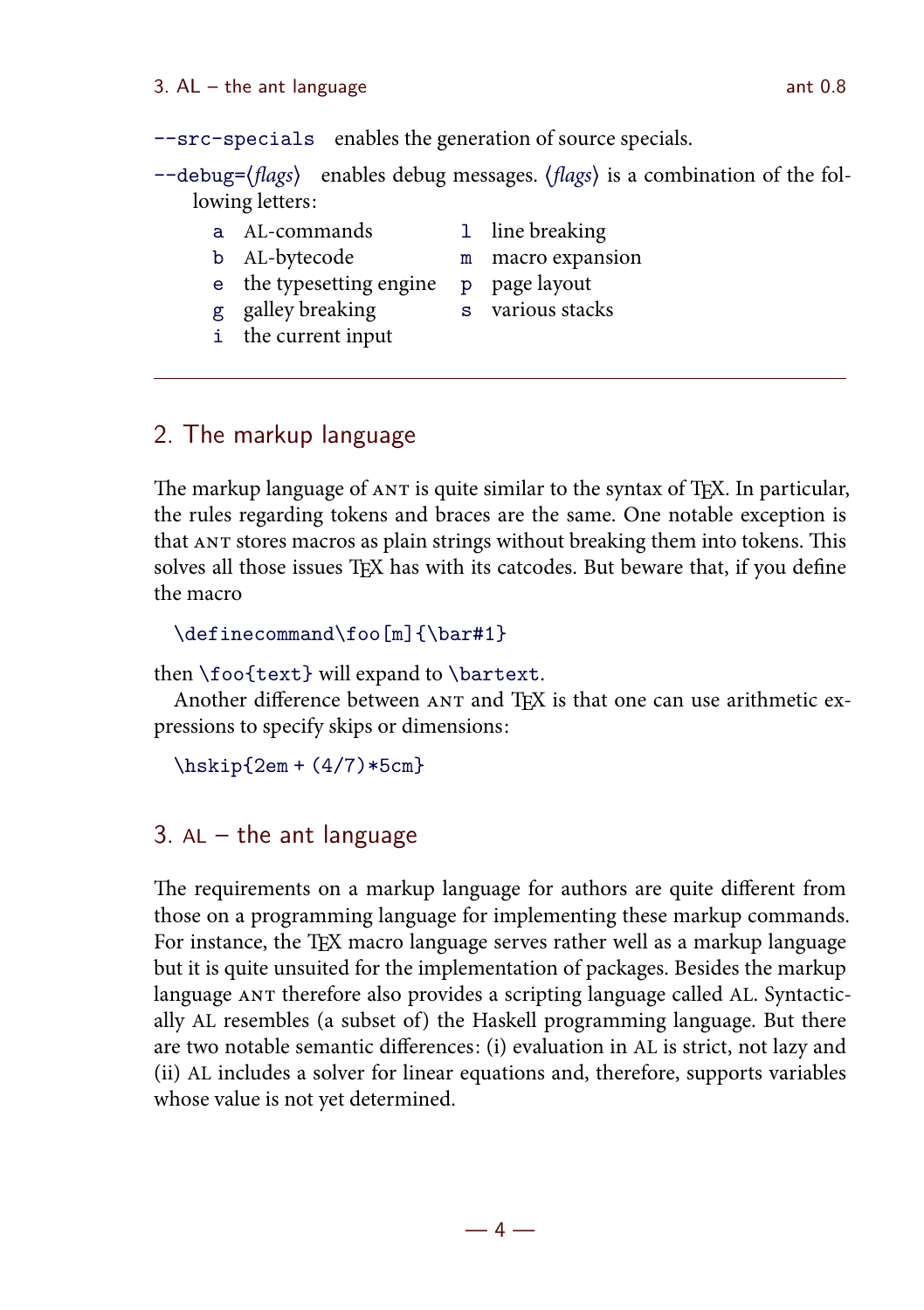# 3.1. Lexical conventions

We distinguish six classes of characters according to their UNICODE category:

White space (ws): Mn, Mc, Me, Zs, Zl, Zp, Cc, Cf, Cs, Co, Cn Lowercase letters (lc): Ll, Lm, Lo Uppercase letters (uc): Lu, Lt Digits (dd): Nd, Nl, No Symbols (sy): Pc, Pd, Ps, Pe, Pi, Pf, Po, Sm, Sc, Sk, So Special characters  $(sp): " ', ; _ ( ) [ ] { } \{ }$ 

Comments. A line comment starts with ;; and extends to the end of the line, and block comments are delimited by [; and ;].

Identifiers. There are three types of identifiers: lowercase and symbolic identifiers represent variables while uppercase identifiers are used for symbols.

```
\textit{lid} \coloneqq \textit{lc} \left( \textit{lc} \mid \textit{uc} \right)^* \textit{tail}^*uid ::= uc (lc | uc)^* tail^*tail  ::= (lc \mid uc)^+ \mid d d^+ \mid s y^+symbol \mathrel{\mathop:}= sy<sup>+</sup>
```
Examples:

lowercase Identifier 2 op + Uppercase\_12\_\*&/\_45  $<<$ |: \*\* +/-

The following symbols and keywords are reserved:

```
begin local declare_infix_left
do match declare infix non
else then declare infix right
elseif where declare prefix
end with declare postfix
if
= : : = \Box \Box : \Box :
```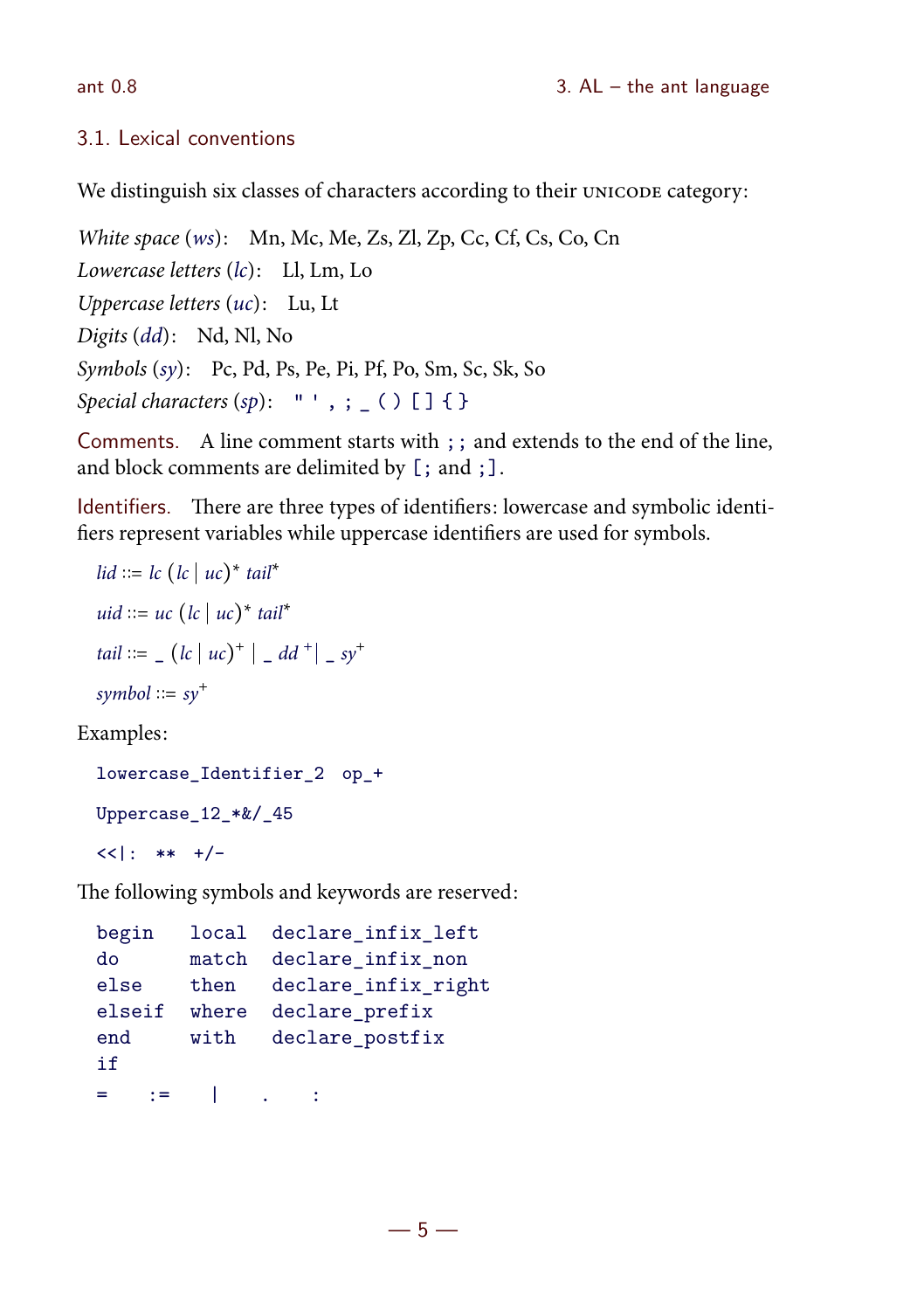## 3.2. Literals

Numbers. Numerical constants can be written either using decimal notation or as fraction. Supported bases are 2, 8, 10, and 16. A sequence of digits may be interleaved with arbitrary many underscores \_.

```
number ::= decimal fraction
   fraction ::= natural / naturalnatural  ::= 0b bin | 0o oct | dec | 0x hex
   decimal  ::= 0b bin [ . bin ] | 0o oct [ . oct ] | dec [ . dec ] | 0x hex [ . hex ]bin ::= 0 \text{b} bd \big[ \big( \_ \mid bd \big)^* bd \big]oct ::= 0 \text{ o } od \left[ \left( \begin{array}{c} | \\ - | & od \end{array} \right)^{\ast} od \right]dec ::= dd \left[ \begin{pmatrix} 0 & d \end{pmatrix}^* dd \right]hex ::= 0x hd [(-|hd)^* hd]bd ::= 0 \ 1od ::= 0 \mid \cdots \mid 7dd \coloneqq 0 \mid \cdots \mid 9hd ::= dd \mid a \mid \cdots \mid f \mid A \mid \cdots \mid FExamples:
```
3.4 3/4 0xfa.4 0o64/0b101 1\_000\_000

Strings and characters. Character constants are enclosed in apostrophes ', string constants are deliminated by double quotes ". A string constant is just an abbreviation for a list of characters. The following escape sequences are recognised:

|    | U0027    | apostrophe            | U0009<br>$\mathbf{t}$ | tabulator                     |
|----|----------|-----------------------|-----------------------|-------------------------------|
| 7. |          | U0022 double quote    | $\lambda$ ddd —       | character with 8 bit UNICODE  |
|    |          | U005C backslash       |                       | <i>ddd</i> in decimal         |
| ١b | U0007    | bell                  | $\chi$ hh             | character with 8 bit UNICODE  |
| ١e | $U$ 001B | <b>ESC</b>            |                       | hh in hexadecimal             |
| ١f |          | U000C form feed       | $\lambda$ uhhhh —     | character with 16 bit UNICODE |
| ١n |          | U000A newline         |                       | hhhh in hexadecimal           |
| \r |          | U000D carriage return |                       |                               |

Symbols. Symbols are uppercase identifiers. The symbols True and False are used as boolean values.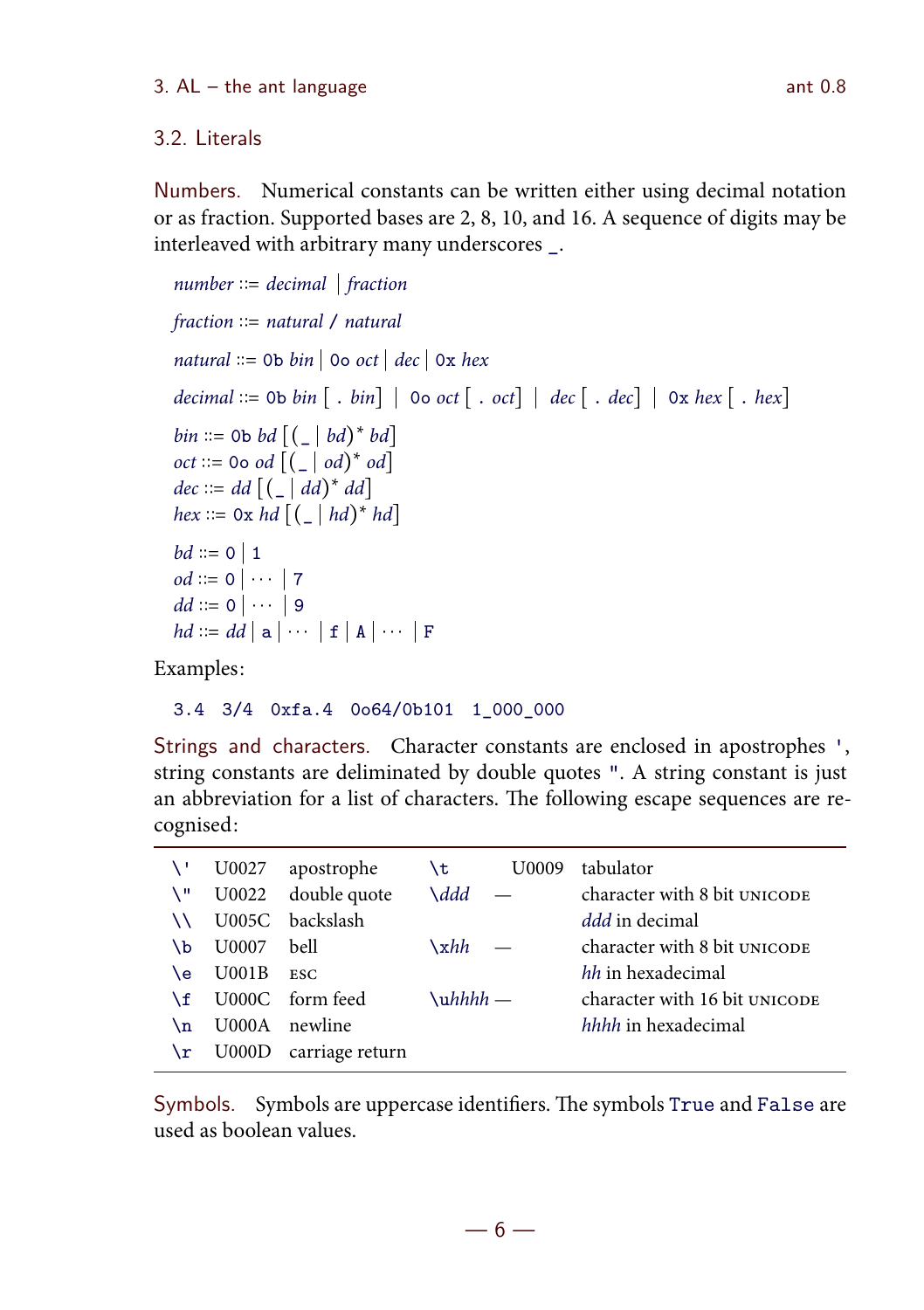### 3.3. Expressions

Expressions consist of simple expressions combined by operators. We distinguish between binary, prefix, and postfix operators.

```
expr ::= expr post-op expr bin-op expr
        simple-expr<sup>+</sup> number simple-expr

        \vert local \mathrm{lid}^+; expr
        local decl; expr
        local begin decl-list end expr
         expr where decl-list end
```
Function application is written without parenthesis or commas:

```
foldl (+) 0 [0,1,2,3,4,5]
```
If a list of simple expressions starts with a number then the symbol \* is inserted between the number and the following terms, i.e.,

4 sind 45 is equivalent to 4 \* sind 45.

The local and where constructs allow local definitions of functions and variables where  $\text{local } x_1 \ldots x_n$  is an abbreviation for

local begin  $x_1 := \ldots : x_n := \ldots$ ; end

The following table lists all predefined operators in order of increasing priority:

| priority |       | assoc. operators          | priority |       | assoc. operators           |
|----------|-------|---------------------------|----------|-------|----------------------------|
| 0        | right | \$                        |          | left  | $*/$ mod                   |
| 1        | left  | $\rightarrow$             | 8        | left  | $\overline{\phantom{0}}$   |
| 2        | right | Н                         | 9        | right | $\circ$                    |
| 3        | right | &&                        | 9        | left  | Ħ                          |
| 4        | non   | $==$ <> < < > < > < < < < |          |       | function application       |
| 5        | left  | land lor 1xor 1sr 1sl     |          |       | prefix prefix operators: ~ |
| 5        | right | $^{++}$                   |          |       | postfix postfix operators  |
| 6        | left  | $+ -$                     |          |       |                            |

Simple expressions. Simple expressions are either literals, variables, or complex expressions enclosed in parenthesis. We discuss the various cases separately.

 $-7-$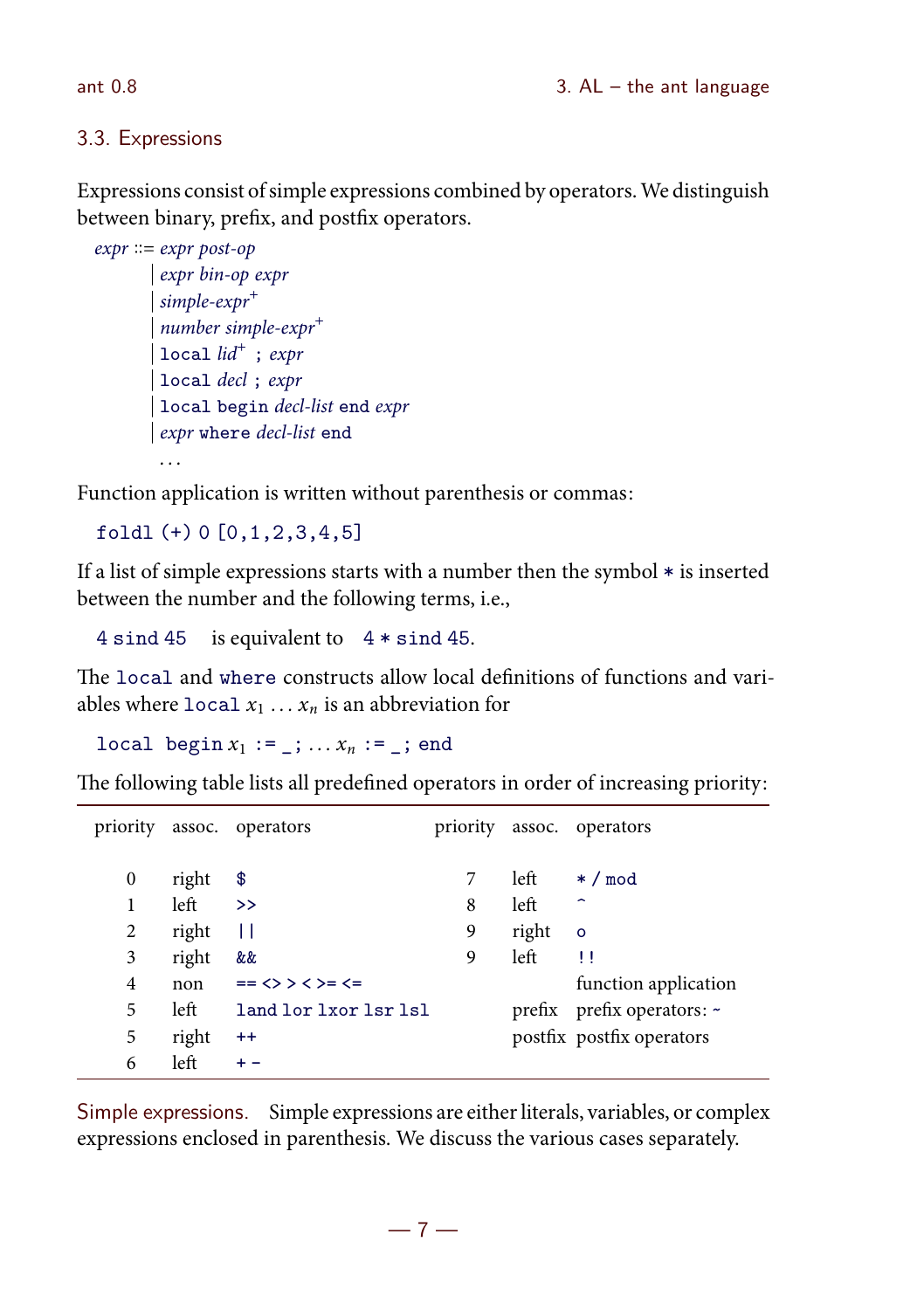$simple-expr ::= lid | symbol | number | character | string | _ ...$ 

The symbol \_ indicates an unnamed variable without value. It is an abbreviation for the expression

```
(local x : x)simple-expr := \ldots pre-op simple-expr
                ( expr )
                ( bin-op expr)
                ( expr bin-op )
                ( bin-op )
                . . .
```
Partial application of binary operators are written in parenthesis. So (+) denotes the function  $(x, y) \mapsto x + y$  and  $(+ 1)$  is the function  $x \mapsto x + 1$ .

```
simple-expr ::= \ldots\vert ( expr \vert, expr)<sup>+</sup> )
                        \lceil \text{[expr]}, \text{expr} \rceil \rceil\vert [ expr ( , expr)^* : expr]
                          . . .
```
Tuples are written with parenthesis and commas, lists are set in square brackets. The tail of a list is separated by a colon  $\therefore$  Examples:

 $(1, 0, 0)$   $[0, 1, 2, 3]$   $[x:xs]$ 

The following control constructs are available:

```
simple-expr := \ldots begin stmt-list-expr end
                     do expr-stmt-list end
                     if expr then stmt-list-expr
                      \text{(else if } \text{expr} \text{ then } \text{stmt-list-expr})^*else stmt-list-expr end
                     match expr with { match-body }
  match\text{-}body \text{ ::= }match\text{-}clause \text{ } \big( \text{ } \mid \text{ }match\text{-}clause \big)^\starmatch-clause ::= pattern \lceil \text{& expr} \rceil := stmt-list-expr
stmt-list-expr ::= (stmt , ) * exprexpr-or-stmt ::= expr | stmtexpr-stmt-list ::= (expr-or-stmt ; ) * expr-or-stmt
```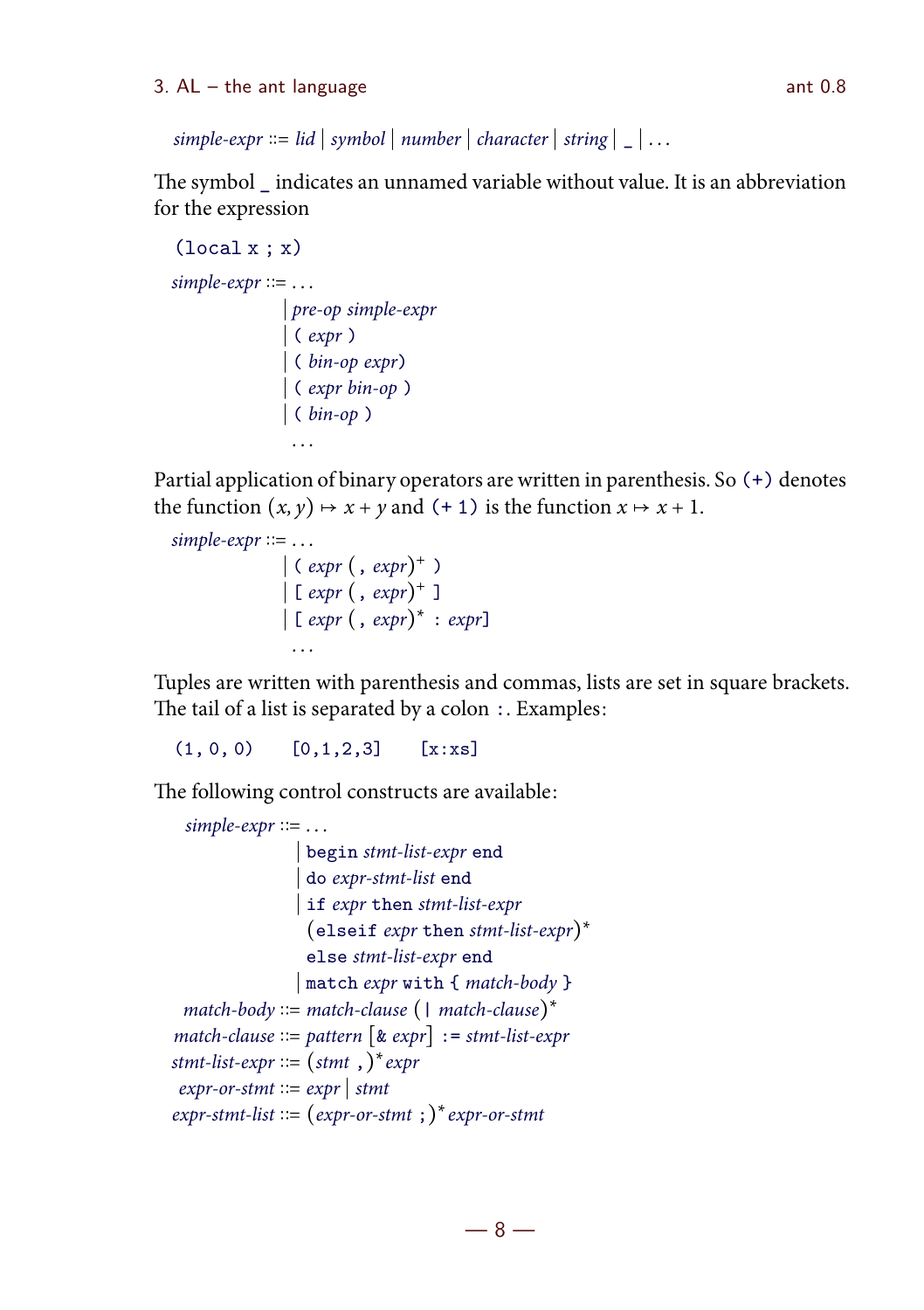Lambda expressions, i.e., unnamed functions, are written as list of patterns and corresponding expressions similarly to match constructs:

 $expr ::= ... |$  { fun-body } fun-body ::= fun-clause  $( |$  fun-clause $)$ \*  $fun\text{-}clause ::= pattern^+ \text{ } [ \& \text{ } expr ] := \text{ }stm\text{-}list\text{-}expr$ 

For example:

 ${ [ ] := 0 | [x] := x | [x, y : ] := x + y }$  $\{ x \& x > 0 := 1 \}$  $| x \& x == 0 : = 0$  $\vert x \& x \leq 0 \vert z = -1 \}$ 

#### 3.4. Statements

A statement is an equation or an if statement of equations. Note that, for statements, the else part of an if statement may be omitted.

```
stmt ::= expr = expr if expr then stmt
         (elseif expr then stmt)*
        \lceilelse stmt\rceil end
```
3.5. Patterns

```
pattern ::= lid
              number
              ( pattern )
             \int (pattern (, pattern)^{+})
             \int[ pattern \left(, pattern)<sup>+</sup> ]
             \left[ [ pattern \left( , pattern)<sup>*</sup> : pattern]
              lid = pattern
              pattern = lid
```
Pattern can be used to check the structure of values and to access their components. For instance, the pattern (0, x) can be matched with a pair whose first component is the number 0 and whose second component will be bound to the variable x.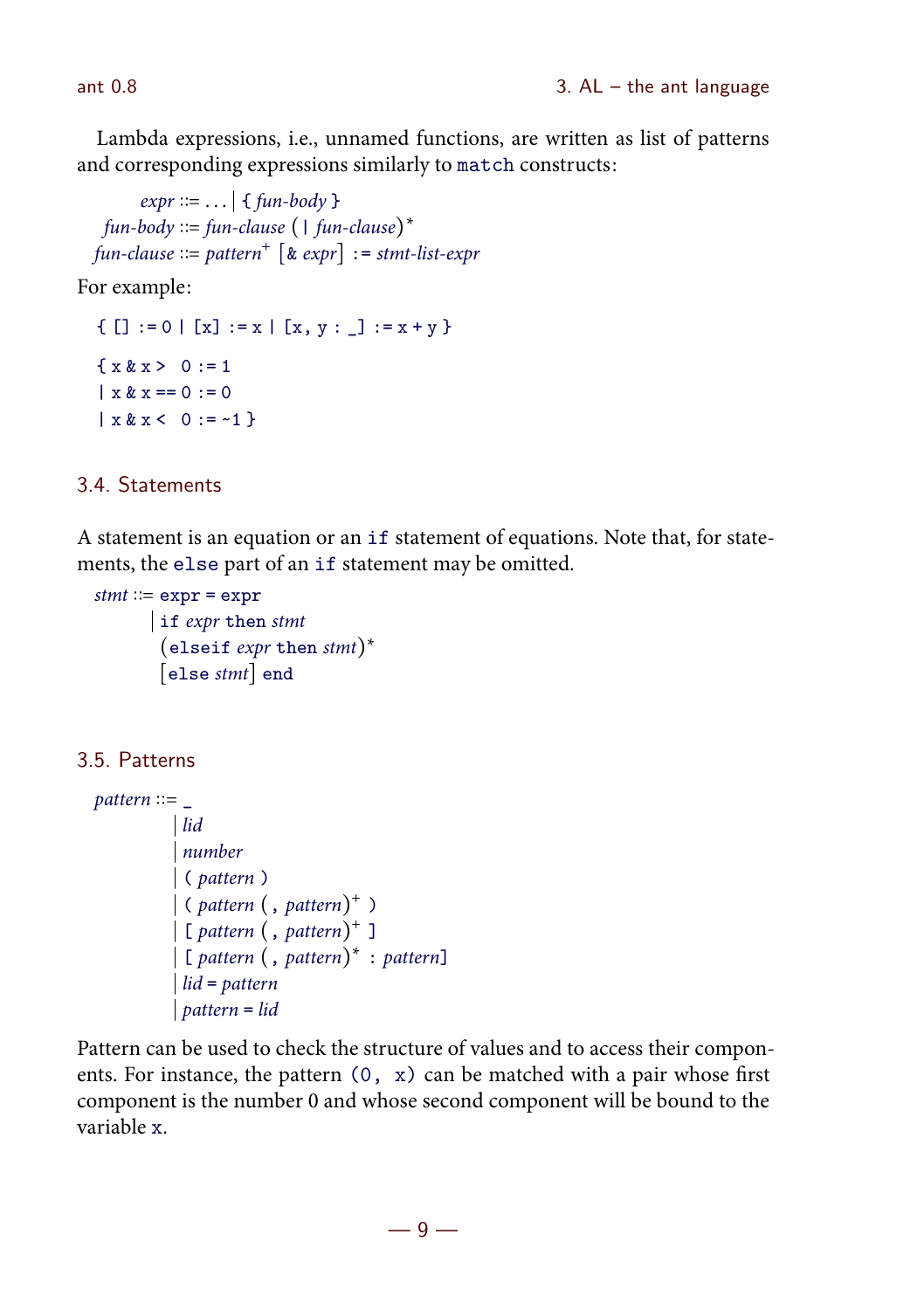## 3.6. Declarations

```
\text{del} ::= \text{lid pattern}^* \; [\& \; \text{expr}] := \text{stmt-list-expr}pattern bin-op pattern \left[\& \exp r\right] :=stmt-list-expr
                lid<sup>+</sup>\label{eq:3} \begin{array}{|l|} \texttt{declane\_infix\_left} \texttt{num} \texttt{lid}^+ \end{array}\label{eq:3} \begin{array}{|l} \texttt{declane\_infix\_non} \textit{ num lid}^+ \end{array}\label{eq:3} \begin{array}{l} \hspace{-0.5cm} \texttt{declarge\_infix\_right} \textit{ num lid}^+ \end{array}\label{eq:3} \begin{array}{l} \texttt{declane\_prefix} \; \mathit{lid}^+ \end{array}\begin{array}{c} \mathsf{dec} \mathsf{l} \, \mathsf{are\_postfix} \, \mathit{lid}^+ \end{array}
```
The first two cases are used to declare functions. A list of identifiers  $x_0 \ldots x_n$ is an abbreviation for the declarations

 $x \ 0 := \; ; \ldots x \ n :=$ 

The declare\_... statements can be used to declare the priority and associativity of operators.

# 3.7. Built in AL-commands

Control constructs. The function

error msg

can be used to abort the computation with a given error message.

Types. To test the type of a value the following functions can be used:

| is unbound $x$ | is symbol $x$   |
|----------------|-----------------|
| is bool $x$    | is function $x$ |
| is number $x$  | is list $x$     |
| is char $x$    | is tuple $x$    |

Logical operations. The operators for disjunction, conjunction, and negation are

|| && not

Comparison operators. The operators

 $==$   $\leftrightarrow$   $\rightarrow$   $\leftrightarrow$   $\rightarrow$   $\leftarrow$ 

compare their arguments without modifying them. Equality == and inequal-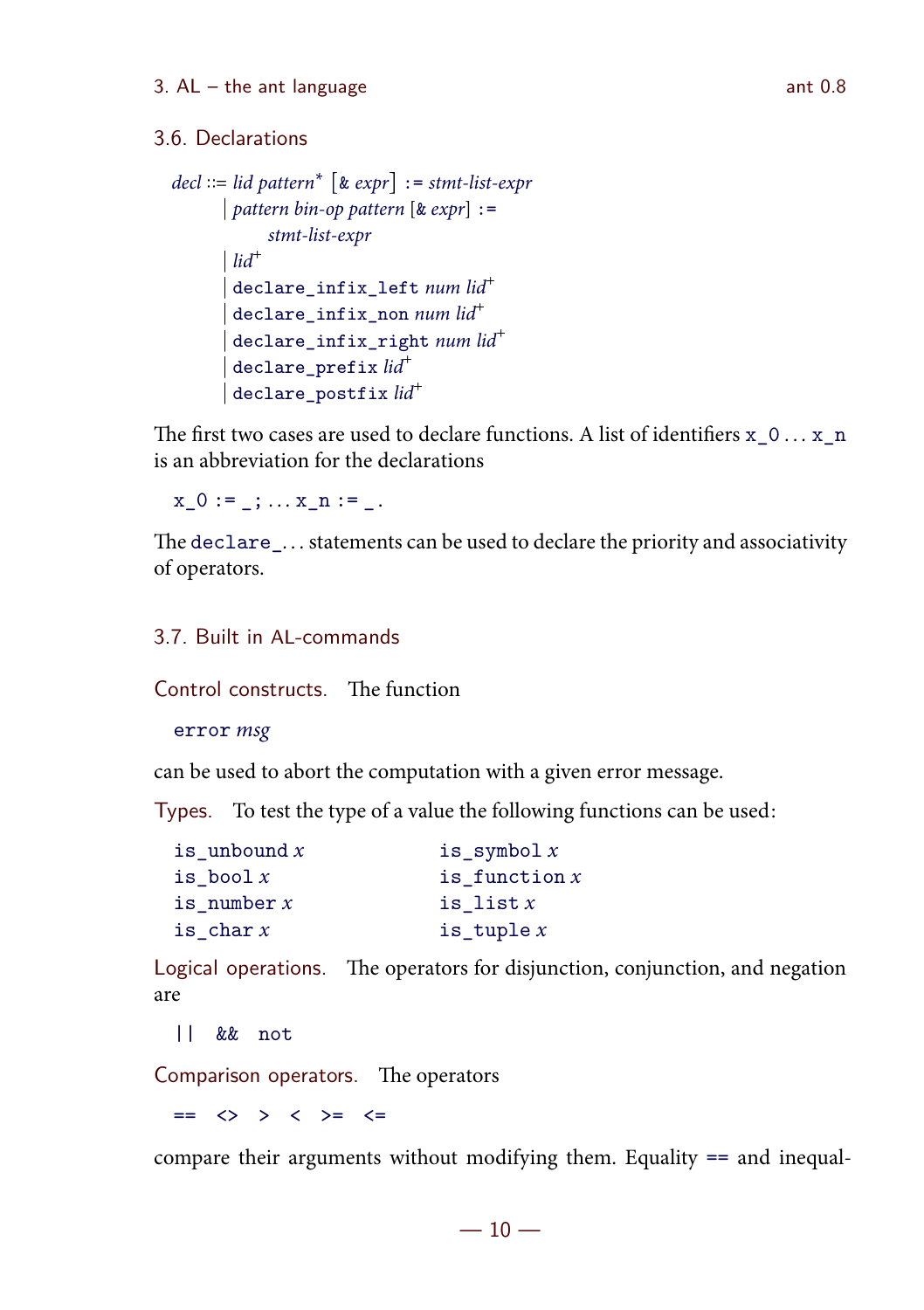$ity \leq$  are defined for all types. The other relations for numbers, characters, lists, and tuples where the latter ones are ordered lexicographically.

 $min x y$  max  $x y$ 

compute, respectively, the minimum and maximum of  $x$  and  $y$ .

General arithmetic. The usual arithmetic operations

 $+ - * /$  quot mod  $\sim$  abs

are supported. Addition + is defined for numbers, tuples, and lists:

$$
num_0 + num_1 \Rightarrow num_0 + num_1
$$
  
(x<sub>0</sub>,..., x<sub>n</sub>) + (y<sub>0</sub>,..., y<sub>n</sub>)  $\Rightarrow$  (x<sub>0</sub> + y<sub>0</sub>,..., x<sub>n</sub> + y<sub>n</sub>)  
[x<sub>0</sub>,..., x<sub>n</sub>] + [y<sub>0</sub>,..., y<sub>m</sub>]  $\Rightarrow$  [x<sub>0</sub>,..., x<sub>n</sub>, y<sub>0</sub>,..., y<sub>m</sub>]

Subtraction – and the unary minus  $\sim$  can be used for numbers and tuples. Multiplication \* and division / are defined for the following types:

$$
num_0 * num_1 \Rightarrow num_0 \cdot num_1
$$
  
\n
$$
num * (x_0, ..., x_n) \Rightarrow (num * x_0, ..., num * x_n)
$$
  
\n
$$
(x_0, ..., x_n) * num \Rightarrow (x_0 * num, ..., x_n * num)
$$
  
\n
$$
(x_0, ..., x_n) * (y_0, ..., y_n) \Rightarrow x_0 * y_0 + ... + x_n * y_n
$$
  
\n
$$
t * [x_0, ..., x_n] \Rightarrow \sum_{k=0}^n {n \choose k} (1-t)^{n-k} t^k x_k
$$

 $num_0 / num_1 \Rightarrow num_0 / num_1$ 

 $(x_0, \ldots, x_n)$  / num  $\Rightarrow$   $(x_0, \ldots, x_n)$  num)

abs x evaluates to  $|x|$  if x is a number and to

 $\sqrt{x_0^2 + \cdots + x_{n-1}^2}$  if  $x = (x_0, \ldots, x_{n-1}).$ 

Integer arithmetic. For integers the following additional functions are defined. There are four functions to round numbers:

| round $x$    | in case of ties off zero     |
|--------------|------------------------------|
| truncate $x$ | in case of ties towards zero |
| ceiling x    | up                           |
| floor $x$    | down                         |

The bitwise logical operations can be applied only to integers.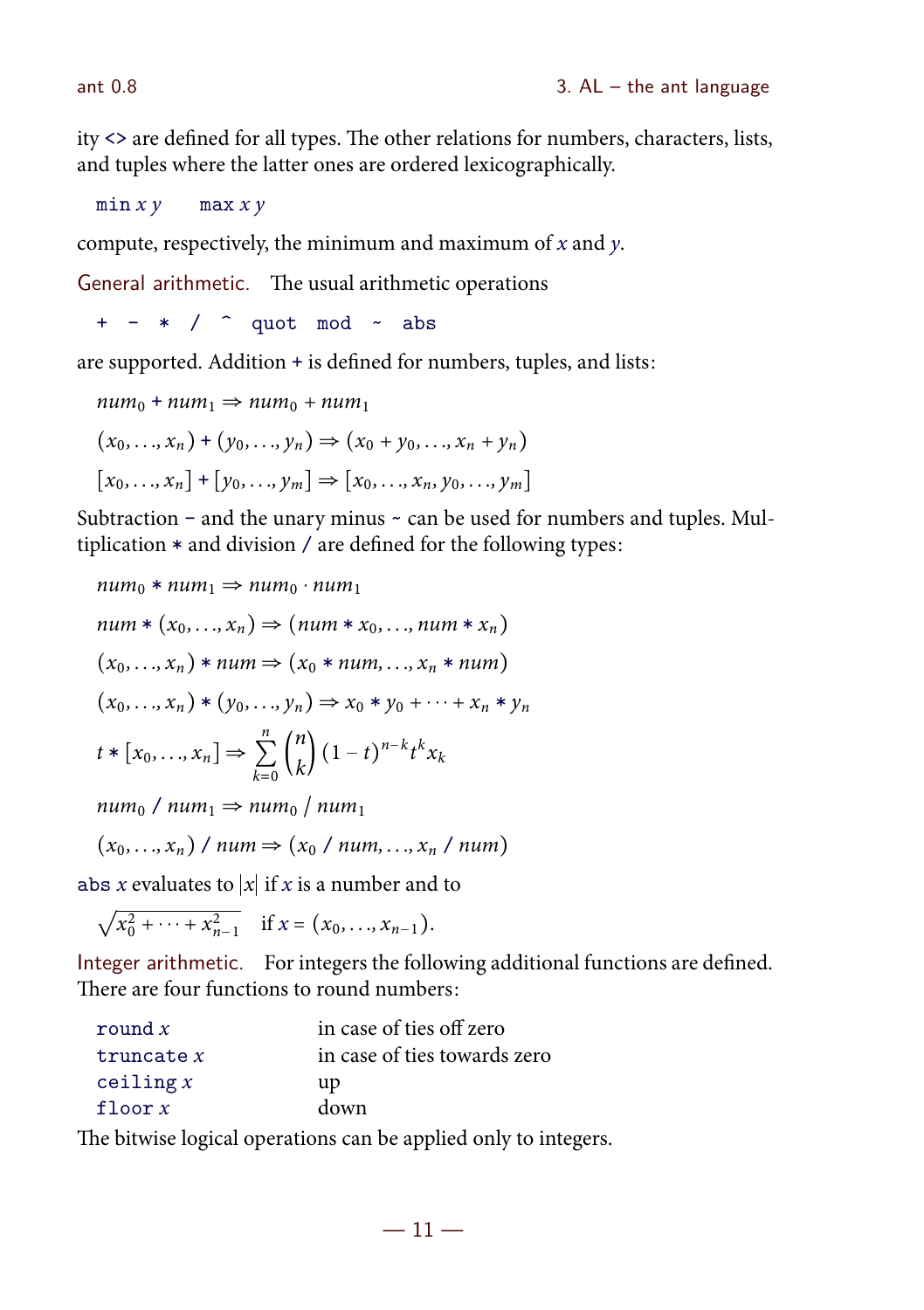#### $3.$  AL – the ant language ant 0.8

| $\text{land } x y$     | bitwise and          |
|------------------------|----------------------|
| $\texttt{lor} \, xy$   | bitwise or           |
| l x or x y             | bitwise exclusive or |
| $\ln e$ g x            | bitwise negation     |
| $\text{lsr}$ <i>xy</i> | bitwise shift right  |
| lsl xy                 | bitwise shift left   |

Real arithmetic. In contrast to other functions on numbers, the following ones are of limited precision.

| рi              | the constant $\pi$           |
|-----------------|------------------------------|
| sqrt x          | square root                  |
| exp x           | $e^{x}$                      |
| $\log x$        | natural logarithm            |
| $\sin x$        | sine of $x$ in radians       |
| $\cos x$        | cosine of $x$ in radians     |
| tan x           | tangent of $x$ in radians    |
| arcsin x        | arcsine of $x$ in radians    |
| arccos x        | arccosine of $x$ in radians  |
| arctan x        | arctangent of $x$ in radians |
| $\sin dx$       | sine of $x$ in degree        |
| $\cos dx$       | cosine of $x$ in degree      |
| tand $x$        | tangent of $x$ in degree     |
| arcsind x       | arcsine of $x$ in degree     |
| $\arccos d$ $x$ | arccosine of $x$ in degree   |
| arctand x       | arctangent of $x$ in degree  |
| sinh x          | hyperbolic sine of $x$       |
| $\cosh x$       | hyperbolic cosine of $x$     |
| tanh $x$        | hyperbolic tangent of $x$    |
| arcsinh x       | hyperbolic arcsine of $x$    |
| arccosh x       | hyperbolic arccosine of $x$  |
| arctanh x       | hyperbolic arctangent of $x$ |

Lists and tuples. Lists and tuples are treated like functions mapping indices to values. That is, to access the  $n$ th element of a list or tuple one can apply the list to the integer  $n$ . Note that indices start at 0.

The length of a list or tuple can be obtained by the function

length  $x$ .

If the argument is of some other type length returns 1. The function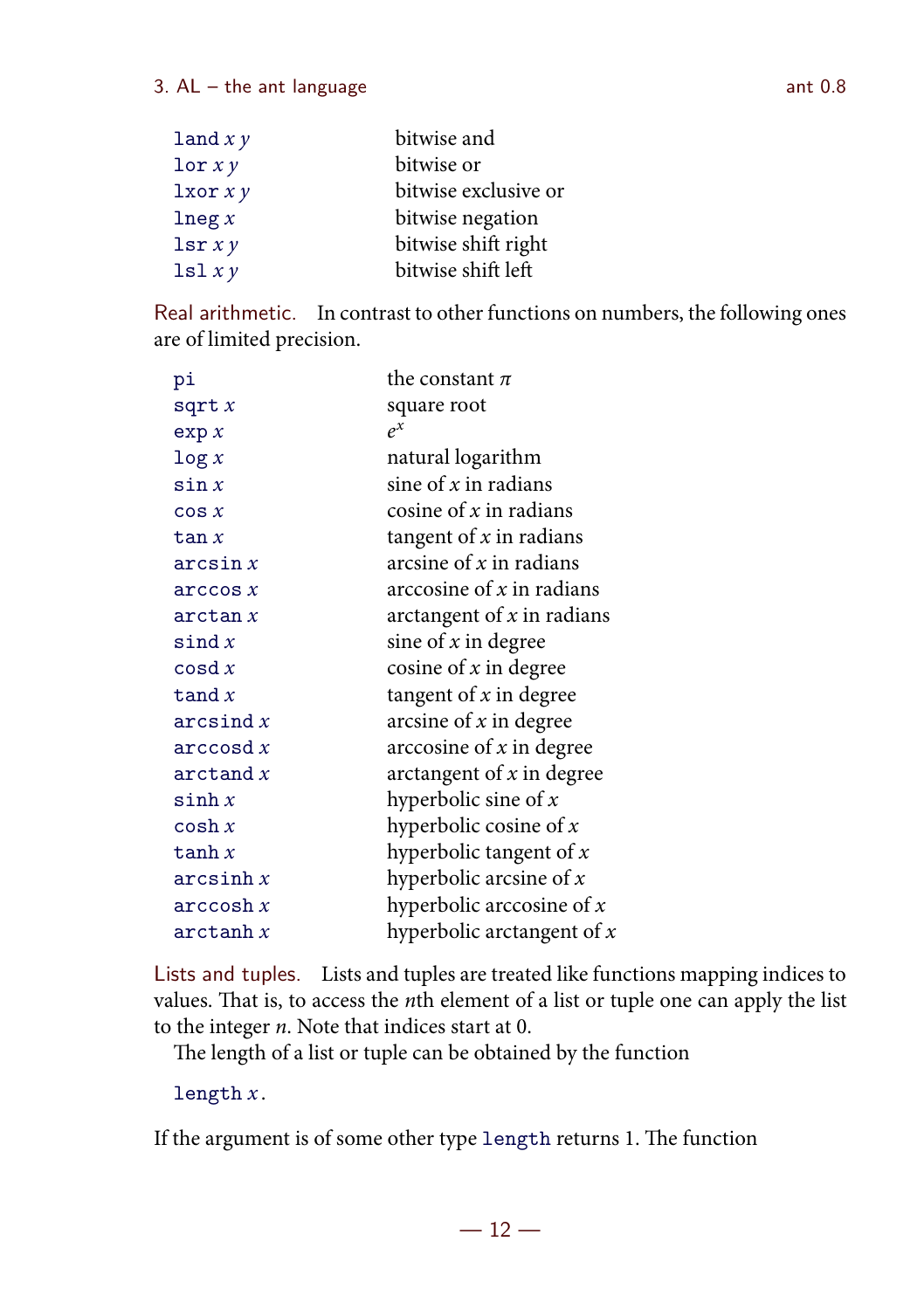#### to string  $x$

converts its argument into a string. A more general printf-like alternative is given by the function

format string format  $arg_1 ... arg_n$ 

It supports the following conversion specifications:

- s string
- d decimal numeral
- x lower case hexadecimal numeral
- X upper case hexadecimal numeral
- r lower case roman numeral
- R upper case roman numeral
- a lower case alphabetic numeral
- A upper case alphabetic numeral

The functions

```
to_list x
to_tuple x
```
can be used to convert between tuples and lists.

dir angle angle vec

dir *angle* returns the unit vector in the given direction and angle  $(x, y)$  returns the angle (in degrees) of the given vector.

Dictionaries. A dictionary is a finite mapping from symbols to arbitrary values. For instance,

```
local d := {\text{Foo} := 1 | Bar := 2 };
d Foo
```
yields 1. In order to add a new entry to a dictionary or to modify an existing one there exists the command

add\_to\_dict symbol value dictionary

It returns the new dictionary.

Characters. To test the category of a character the following functions can be used:

 $-13-$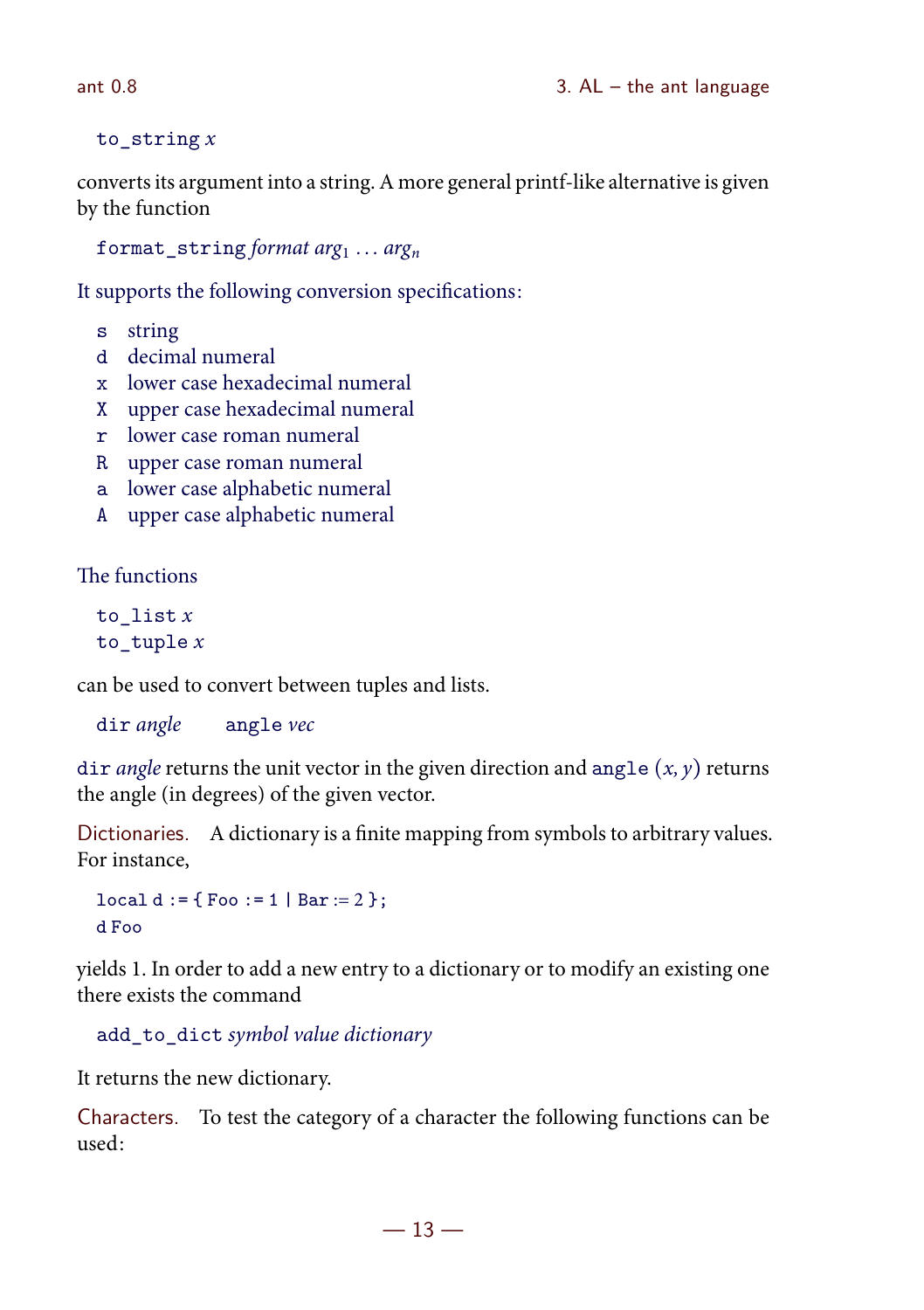```
char is letter c char is symbol cchar is mark c char is separator cchar is number c char is control cchar_is\_punct c char_is_space c
```
char\_is\_space is a short hand for the disjunction of char\_is\_separator and char\_is\_control. The UNICODE category of a character can be looked up with the function

char $\cot$ category  $c$ 

It returns one of the following symbols

Lu Ll Lt Lm Lo Mn Mc Me Nd N<sub>1</sub> N<sub>0</sub> Pc Pd Ps Pe Pi Pf Po Sm Sc Sk So Zs Zl Zp Cc Cf Cs Co Cn

The name of a character can be obtained by

char name  $c$ 

To convert a character to uppercase, lowercase, or titlecase one can use

```
to upper cto lower cto title c
```
Symbols. To convert a string into a symbol one can use the function

```
to_symbol str.
```
The function

generate symbol  $x$ 

creates a new unique symbol without textual representation. Its argument  $x$  is ignored.

File operations. The command

serialise file name value

can be used to write an AL-value into a file. The return value is either True or False depending on whether the operation was successful. Note that serialisa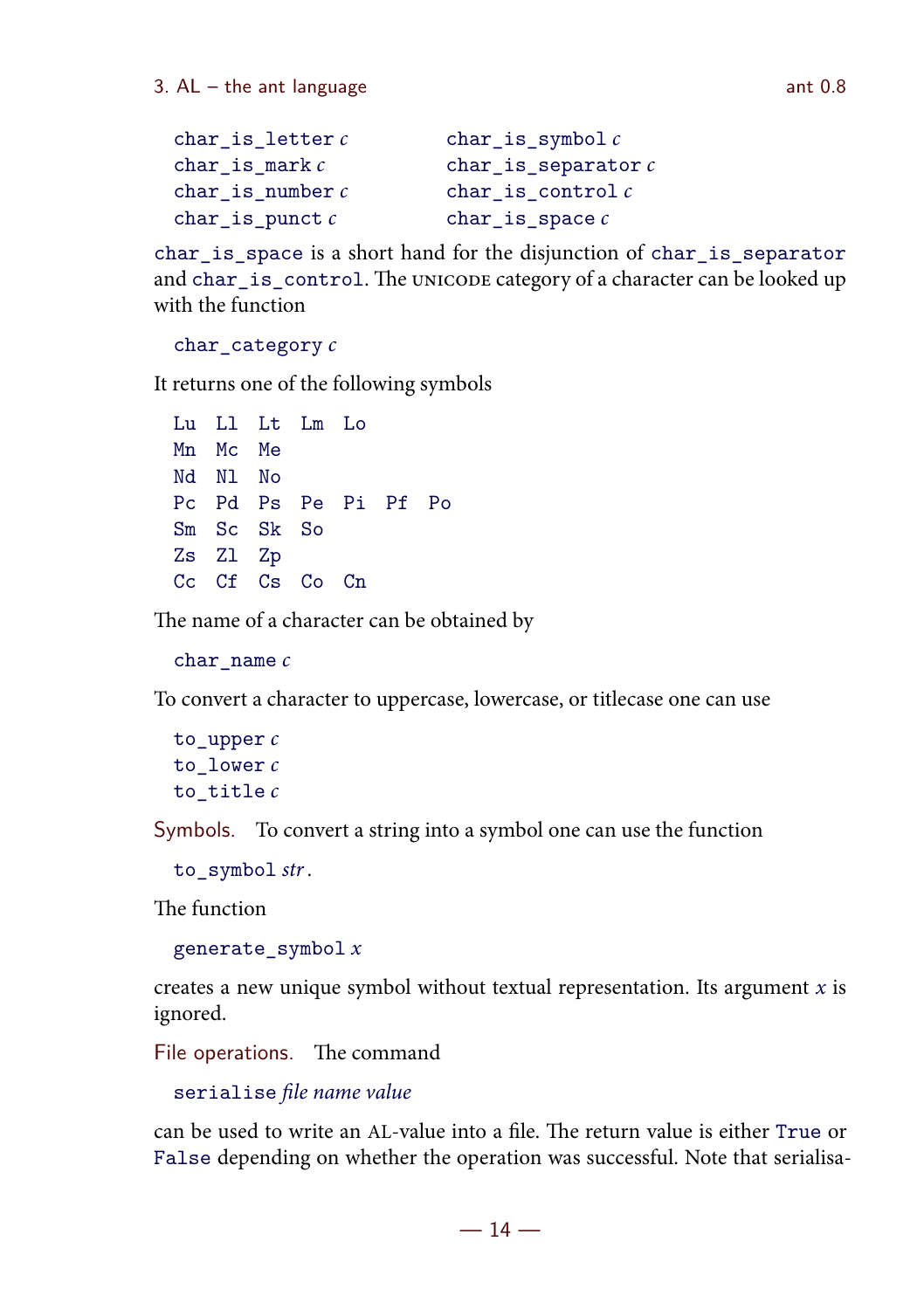tion of functions is not supported. Any functions in *value* will be replaced by an 'unknown' value. To read the value from a file you can use the command

unserialise file name .

# 4. Typesetting commands

This section contains a description of all typesetting commands. The commands are grouped by topic and each section contains both markup commands and AL-commands.

# 4.1. Program control

To call AL-commands within your document the following commands are provided:

```
\begin{array}{c}\n\begin{array}{c}\n\end{array}\LambdaLmacro \langle expr \rangle\LambdaLcommand \langle expr \rangle
```
A list of AL-declarations can be entered by surrounding them with \beginALdeclarations and \endALdeclarations. The command \ALmacro evaluates a given AL-expression and inserts the result – which should be a string – at the current position into the input. \ALcommand is a more powerful version of \ALmacro. Its argument is an AL-expression which should yield a function of type

```
parse-state \rightarrow parse-state.
```
This function is invoked with the current parse-state.

Example:

```
\beginALdeclarations
mirror :=
   local arg;
   do
       ps_arg_expanded arg;
       ps_insert_string (reverse arg);
   end
\endALdeclarations
\definecommand\mirror{\ALcommand{mirror}}
```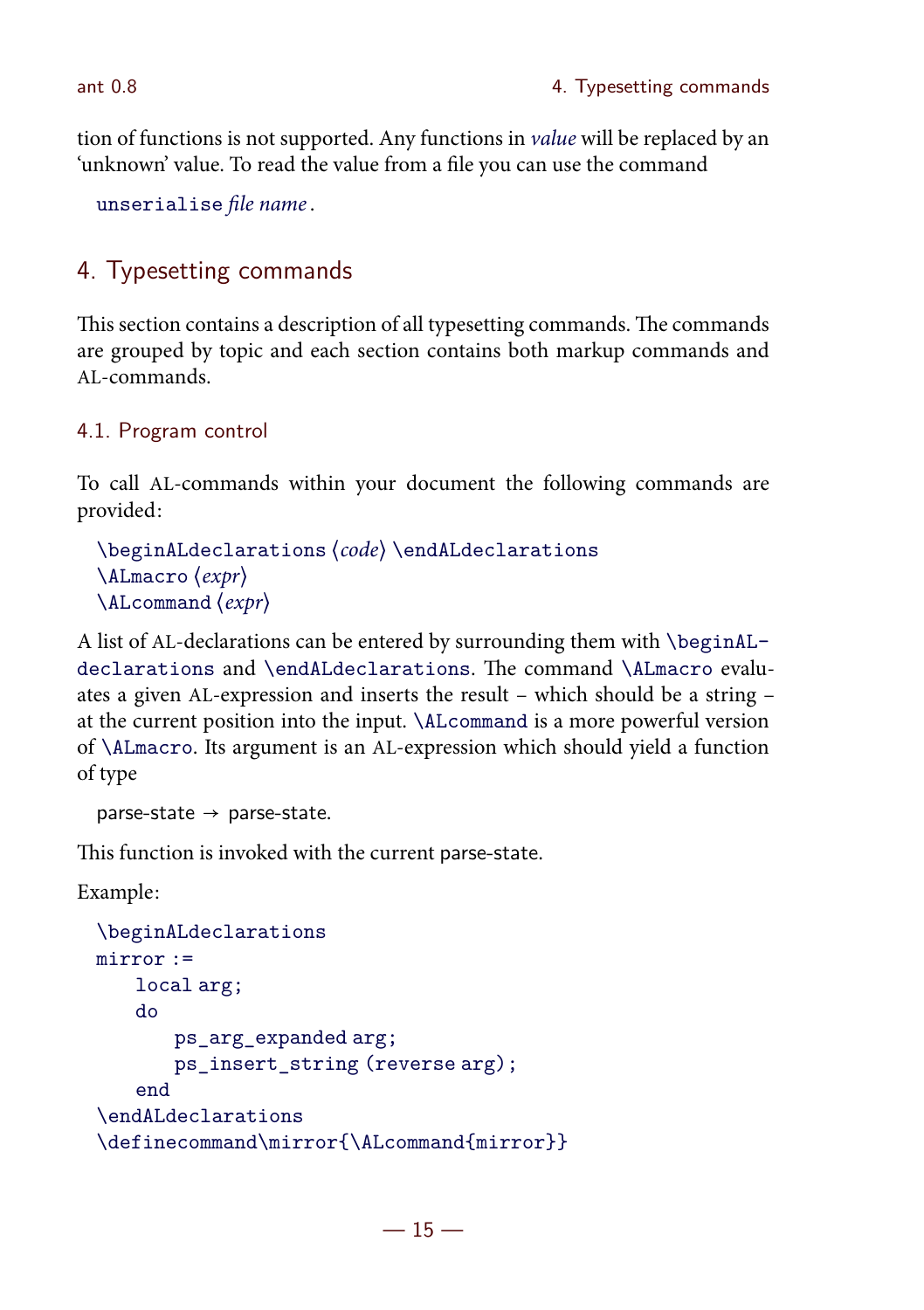#### 4. Typesetting commands ant 0.8

defines a command \mirror that reverses its argument. The command

\relax

does nothing.

 $\begin{cases} \text{string} \end{cases}$ 

converts the string into glyphs without interpreting it.

```
\langleinclude \langlefile name\rangle
```
reads the given file. The command

\jobname

expands to the basename of the input file. To output error messages you can use the following AL-commands:

ps\_warning message ps\_error message

## 4.2. Page layout

ANT has a much more sophisticated algorithm for page layout than LATEX. Every page is divided into several areas that can be filled with contents independently. The command

```
\neq \newpagelayout \langle name \rangle \langle page-width \rangle \langle page-height \rangle
```
defines a new page layout with the given name and dimensions. All subsequent \newpagearea commands affect this layout.

```
\neq \neq \vee \vee \vee \vee \vee \vee \vee \vee \vee \vee \vee \vee \vee \vee \vee \vee \vee \vee \vee \vee \vee \vee \vee \vee \vee \vee \vee \vee \vee \vee \vee \vee \vee \vee \veeparameters
```
adds a new area with the given dimensions to the page. The areas of a page are filled in order with content. When areas overlap only that part of the current area is considered that is not already filled with material from another area. Currently, there are four different area types.

If  $\langle type \rangle$  is galley then the contents is taken from the galley specified by the dictionary (*parameters*).

name (string) name of the galley.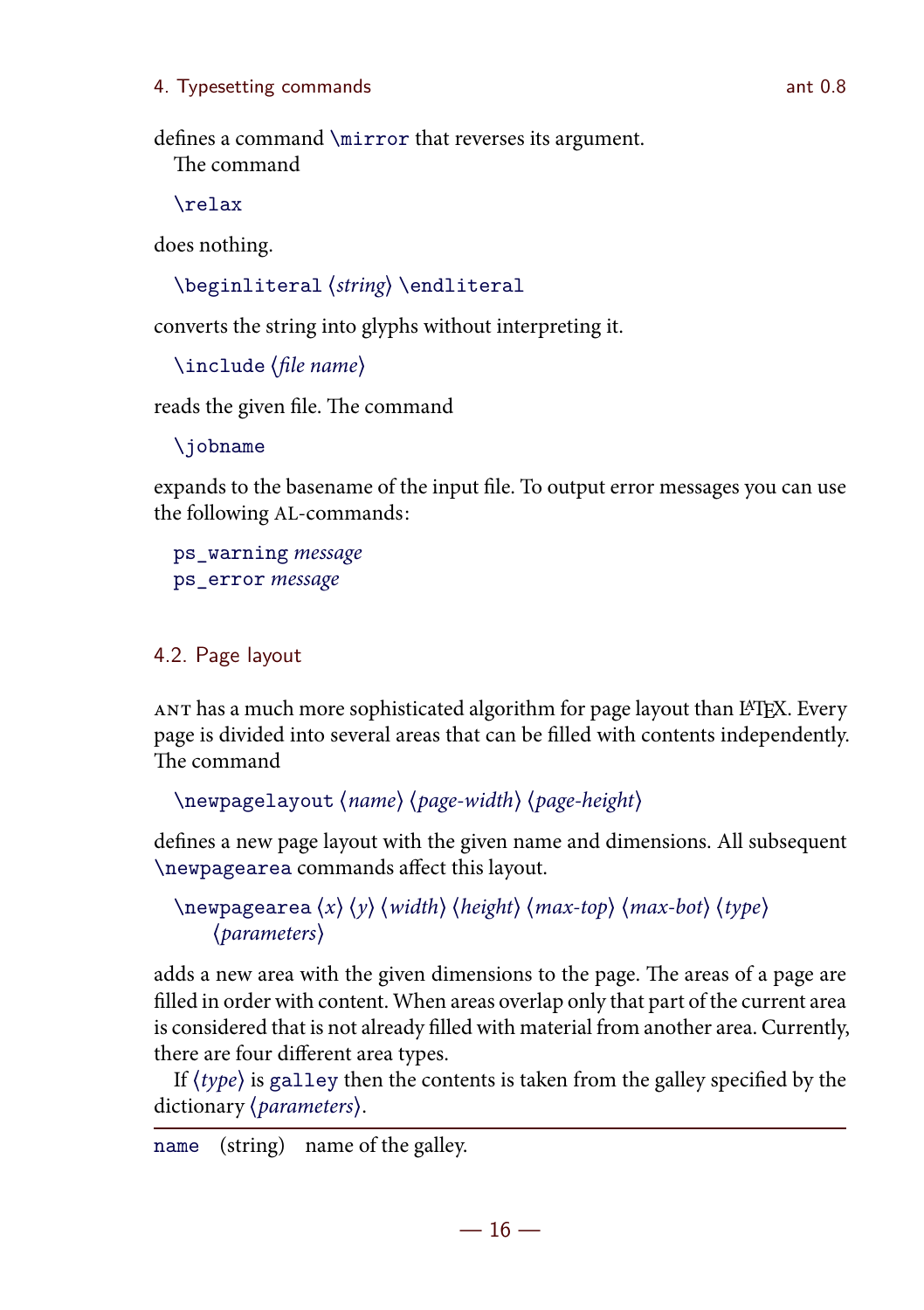top-skip (skip, default 1em) minimal whitespace above the text.

bottom-skip (skip, default 1em) minimal whitespace below the text.

min-size (skip, default 5em) minimal height. If there is less space left the area remains empty.

```
grid-size (skip, default 1em) If non-zero all baseline positions are rounded
   to a multiple of this value.
```
If  $\langle type \rangle$  is direct then  $\langle parameters \rangle$  contains  $ANT \ code$  for the contents of the area. When this code is evaluated it can access the number of the current page via the counter page. The marks from previous pages are given as global AL-variables where the name is prefixed with OldMark, i.e., a mark named Foo can be accessed by the command

```
local x;
do
 ps_get_global x OldMarkFoo;
 ps_insert_string x;
end
```
Similarly, marks found in the current page get the prefix NewMark.

If  $\langle type \rangle$  is float then the area is used to display floats. The dictionary  $\langle para$  $meters$ ) contains the following entries:

| alignment (default top) either top or bottom. |                                                                          |
|-----------------------------------------------|--------------------------------------------------------------------------|
|                                               | top-skip (skip, default 1em) minimal whitespace above the first float.   |
|                                               | bottom-skip (skip, default 1em) minimal whitespace below the last float. |
|                                               | float-sep (dimension, default 1em) whitespace between floats.            |

Finally,  $\langle type \rangle$  can be footnote in which case the area is used to display footnotes. The dictionary  $\langle parameters \rangle$  contains the following entries:

separator (ANT code, default empty) code to typeset the separator above the footnote area.

top-skip (skip, default 1em) minimal whitespace above the first footnote.

bottom-skip (skip, default 1em) minimal whitespace below the last footnote.

grid-size (skip, default 1em) If non-zero all baseline positions are rounded to a multiple of this value.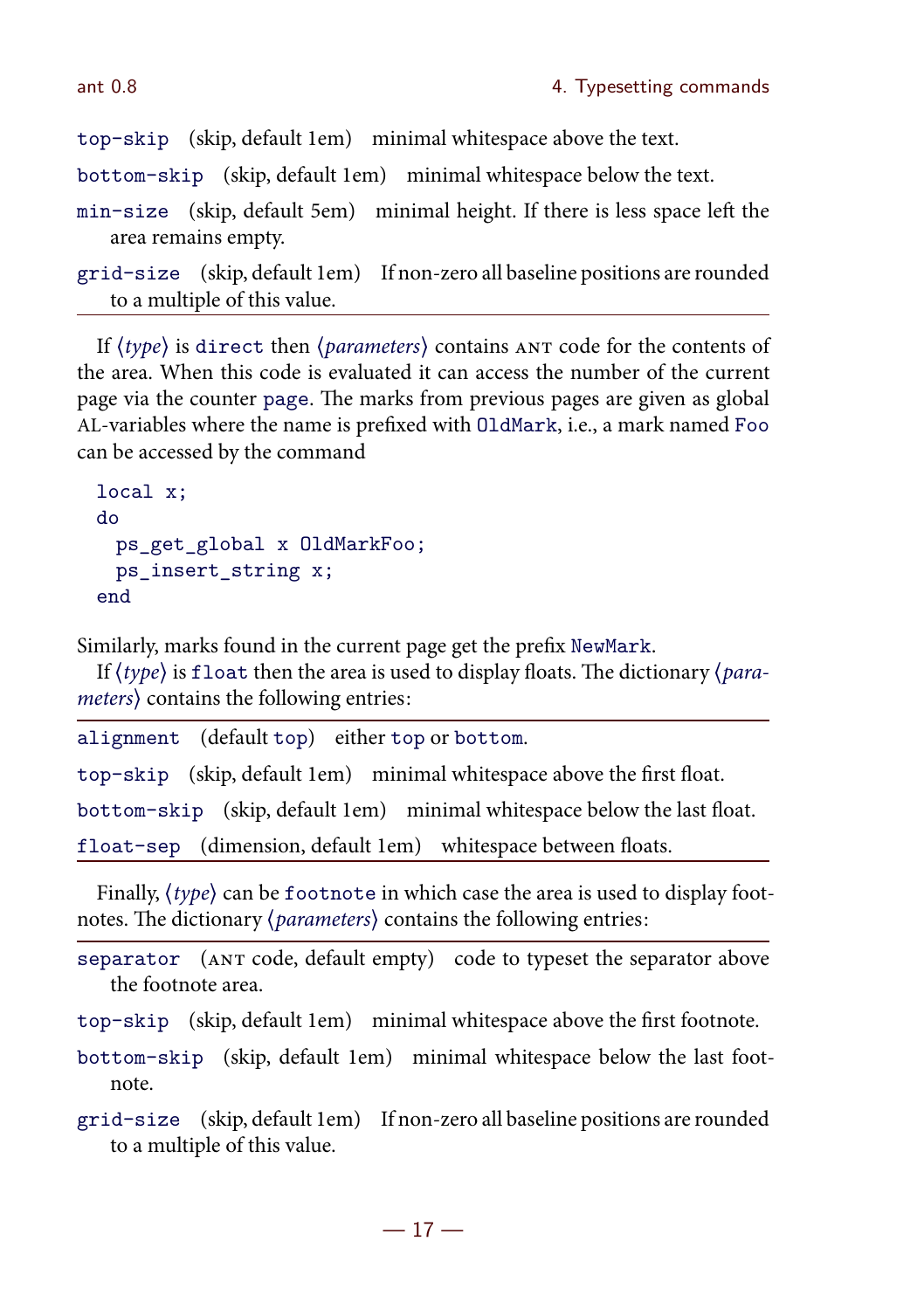line-params line dictionary. par-params paragraph dictionary. line-break-params line-break dictionary. hyphen-params hyphenation dictionary.

To build a sequence of pages one uses the command

\shipoutpages [number-of-pages] (even-layout) (odd-layout)

 $\langle number-of-pages \rangle$  specifies the number of pages to output. If it is zero then  $ANT$ creates pages until all the galleys are empty. The other arguments indicate the names of the page layouts used for even and odd numbered pages, respectively. A float can be inserted by the following commands:

```
\theta \phi\left( \frac{1}{\text{1}} \right)\theta \theta
```
The difference between them lies in the mode the  $\langle body \rangle$  is typeset in. \floatbox uses vertical mode, \floatpar horizontal mode, and \floatgalley paragraph mode.

```
\nextpagelayout (layout)
```
changes the layout of the following page. Note that

```
\nextpagelayout{foo}
```
takes effect only in vertical mode. Otherwise, one hasto put the command inside a \vadjust command:

\vadjust{\nextpagelayout{foo}}

The corresponding AL-commands are

```
ps_shipout_pages number even odd
ps_new_page_layout name width height
ps_new_area name pos-x pos-y width height max-top max-bot type param
```
The file page-layout. ant contains two predefined page layouts and a helper function returning the dimensions of common paper formats.

get\_page\_size format

returns a pair consisting of the dimensions of the paper format. Supported formats are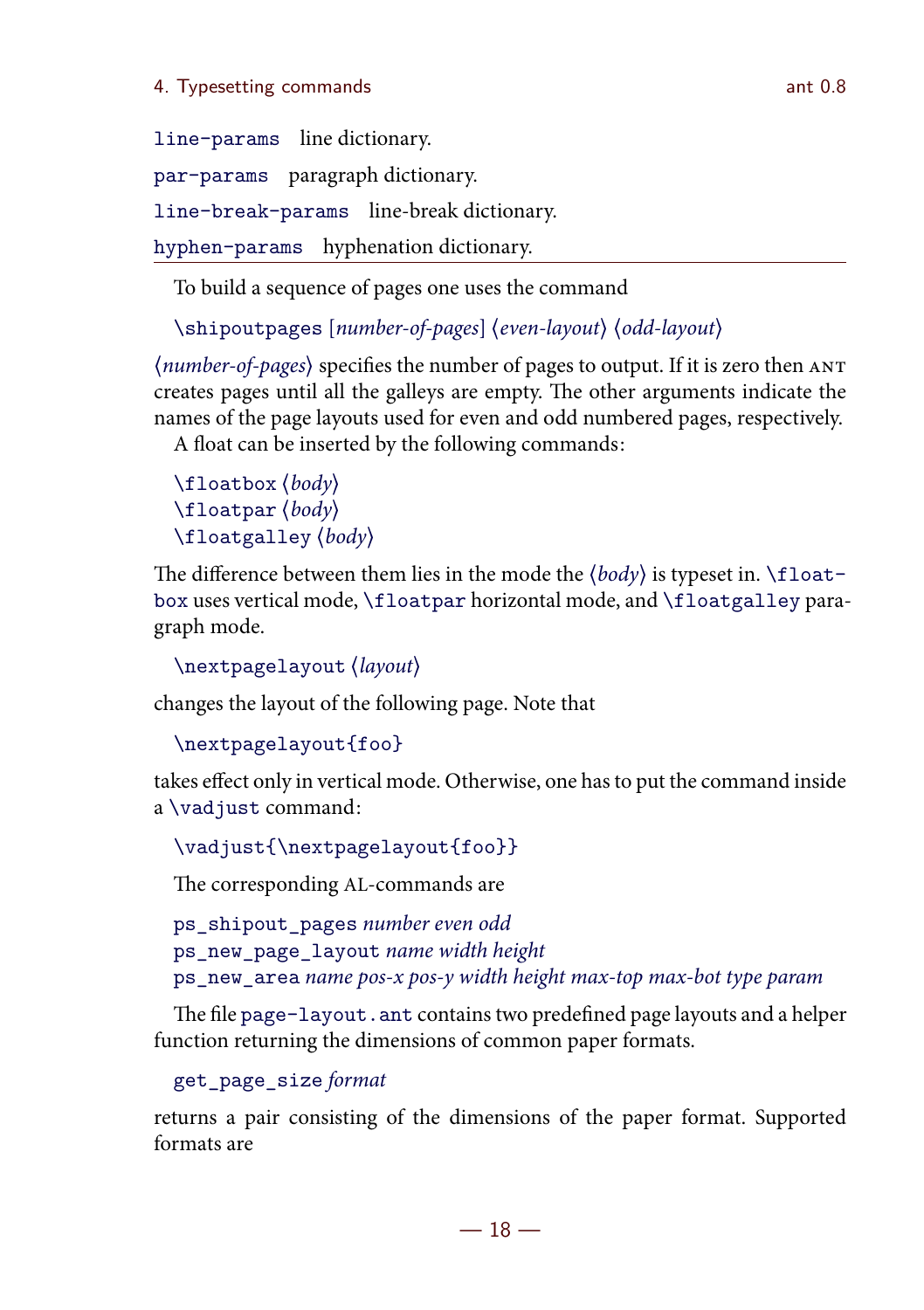```
A_3 A_4 A_5 A_6
B_3 B_4 B_5 B_6
Letter Legal Executive
```
The predefined page layouts can be used with the routines

```
simple_page_layout page-size division baseline
two_column_page_layout page-size division baseline
```
The first one creates a galley named main and two page layouts left and right, each consisting of a single text block with headers and footers. The second one does the same, except that the text block consists of two columns. The parameter page-size contains the paper size, *division* determines the margins (a good value is 9), and baseline is the font height (including leading).

# 4.3. Galleys and paragraphs

The layout process of ANT consists of two steps. In the first one, a set of galleys is constructed from the given paragraphs. Such a galley is a continuous run of text of a fixed width but of unlimited length. In the second step, parts of these galleys are used to assemble the actual pages.

To create a new galley of width  $\langle measure \rangle$  one uses the command

```
\langlenewgalley \langlename\rangle \langlemeasure\rangle
```
The corresponding AL-command is

ps\_new\_galley name measure

All material between the commands

```
\begin{pmatrix} \begingalley \langle name \rangle\endgalley
```
is appended to the galley (name).

As in T<sub>EX</sub> the end of a paragraph is marked by either one of the following commands:

```
\endgraf
\par
```
An empty line is automatically translated to the command sequence \par.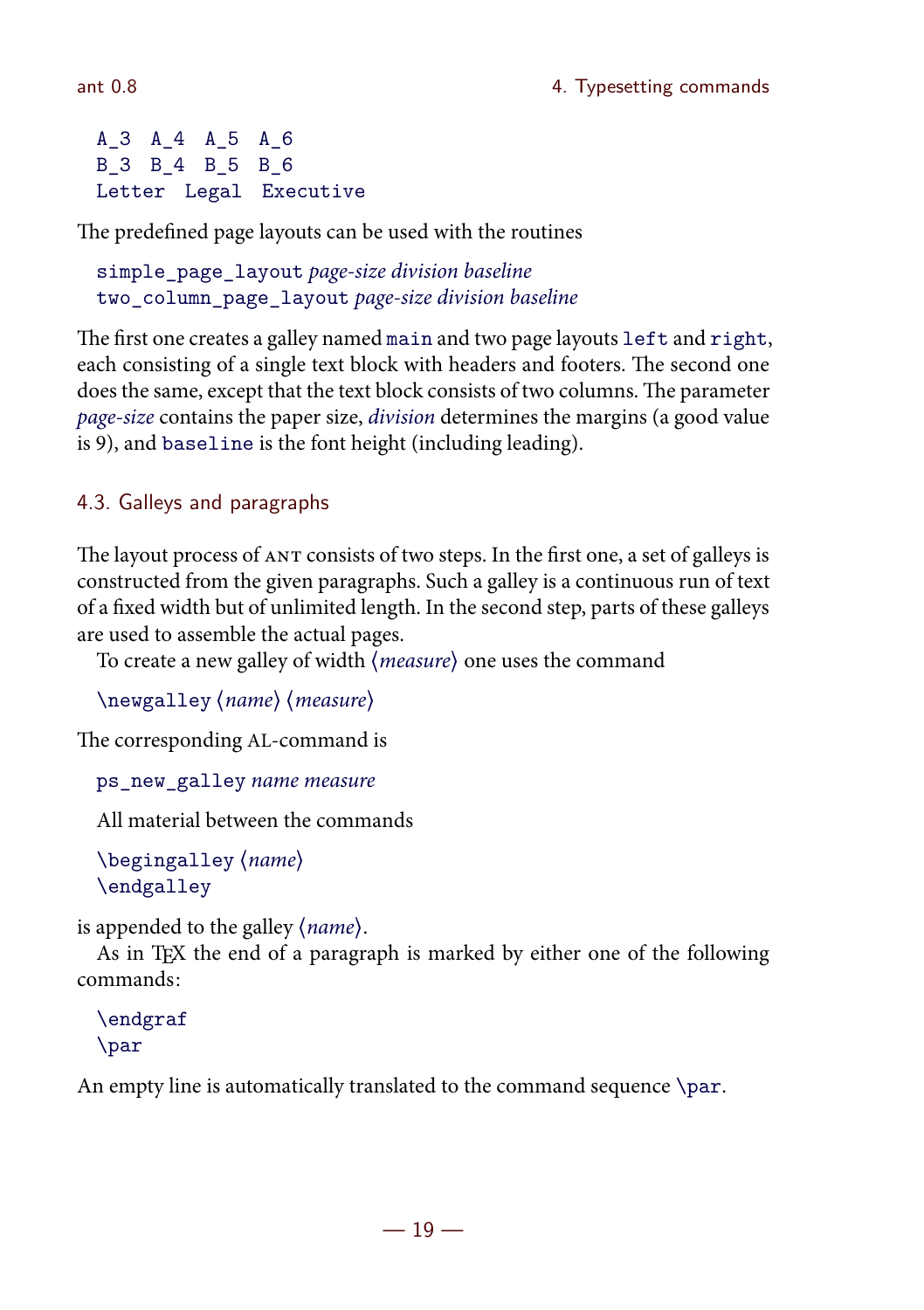# 4.4. Boxes

```
\char' (number)
\qquad\mathchar (math-code) (small-font) (small-char) (large-font) (large-char)
```
Prints a single glyph.  $\char`>char$  expects a UNICODE number and  $\gtrsim$  lyph the index of the glyph. The arguments of \mathchar consists of the math-code, the font family and the character. The first pair specifies the normal version, the second one is used by scalable delimiters. Supported math-codes are:

| letter   | operator | inner       |
|----------|----------|-------------|
| ordinary | punct    | subscript   |
| binop    | open     | superscript |
| relation | close    |             |

For letter, the character is given by a UNICODE number while in the other cases a glyph index is expected.

```
\begin{cases} \text{number} \end{cases}
```
inserts a break point with the given penalty.

```
\dist{c} /discretionary * [penalty] (pre-break) (post-break) (no-break)
```
inserts a break point with the given parameters. The  $*$  indicates a break caused by hyphenation. The default for  $\langle penalty \rangle$  is 0, if  $*$  is omitted, and hyphen-penalty otherwise.

```
\hbox{hskip}\varepsilon \vskip \langle skip \rangle\ker n \langle skip \rangle
```
insert horizontal and vertical glue.

```
\text{ensurevskip}(skip)
```
determines the amount of vertical glue at the end of the current galley and increases it to  $\langle skip \rangle$  if necessary.

```
\hbox{\hbox{hbox~$${\rm +}$\n\hbox{\hbox{hbox} to (width) } {\boldsymbol{\delta}}\hbox spread \langle amount\rangle {\langle body\rangle}
```
create a horizontal box around  $\langle body \rangle$ .

```
\forall x \{ (body) \}
```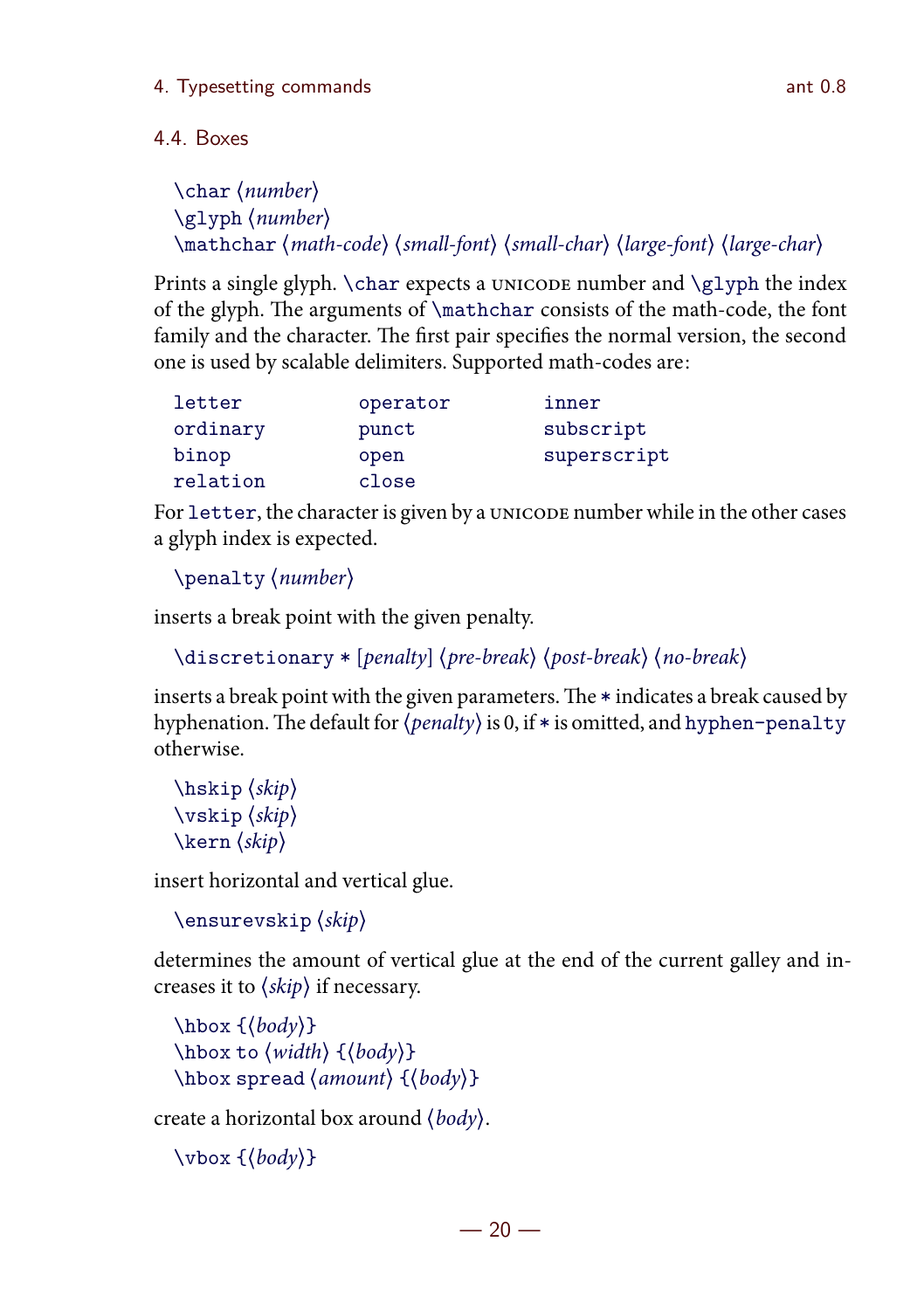$\forall$  vbox to  $\{width\}$  { $\{body\}$ }  $\forall$ vbox spread  $\langle$ amount $\rangle$  { $\langle$ body}}

create a vertical box around  $\langle body \rangle$ .

```
\theta\hbox{\hbox{hphantom}}(body)\forallyphantom \langle body \rangle
```
create an empty box of the same width and/or height as that of  $\langle body \rangle$ .

```
\hbareaders (width) (body)
```
creates a box of width  $\langle width \rangle$  that is filled with copies of  $\langle body \rangle$ .

```
\v{vadjust * (body)}
```
adds  $\langle body \rangle$  below the line containing the \vadjust command. If  $*$  is present the material will be inserted above the line.

 $\mu \$  (width) (height) (depth)

creates a rule of the given dimensions.

 $\langle$ image  $[options]$  (file name)

inserts the given image. The (options) dictionary may contain the following options:

width (skip) the width of the image.

height (skip) the height of the image.

dpi (number) the resolution of the image.

DVI specials can be created with the AL-command

ps\_dvi\_special string

## 4.5. Parameters

The parameters governing the typesetting process are grouped into several dictionaries. Each of these dictionaries can be modified by the command

 $\setminus$ setparameter  $\langle parameter \rangle$   $\langle dictionary \rangle$ 

 $\langle parameter \rangle$  is the name of the dictionary and  $\langle dictionary \rangle$  its new value. A dictionary consists of entries of the form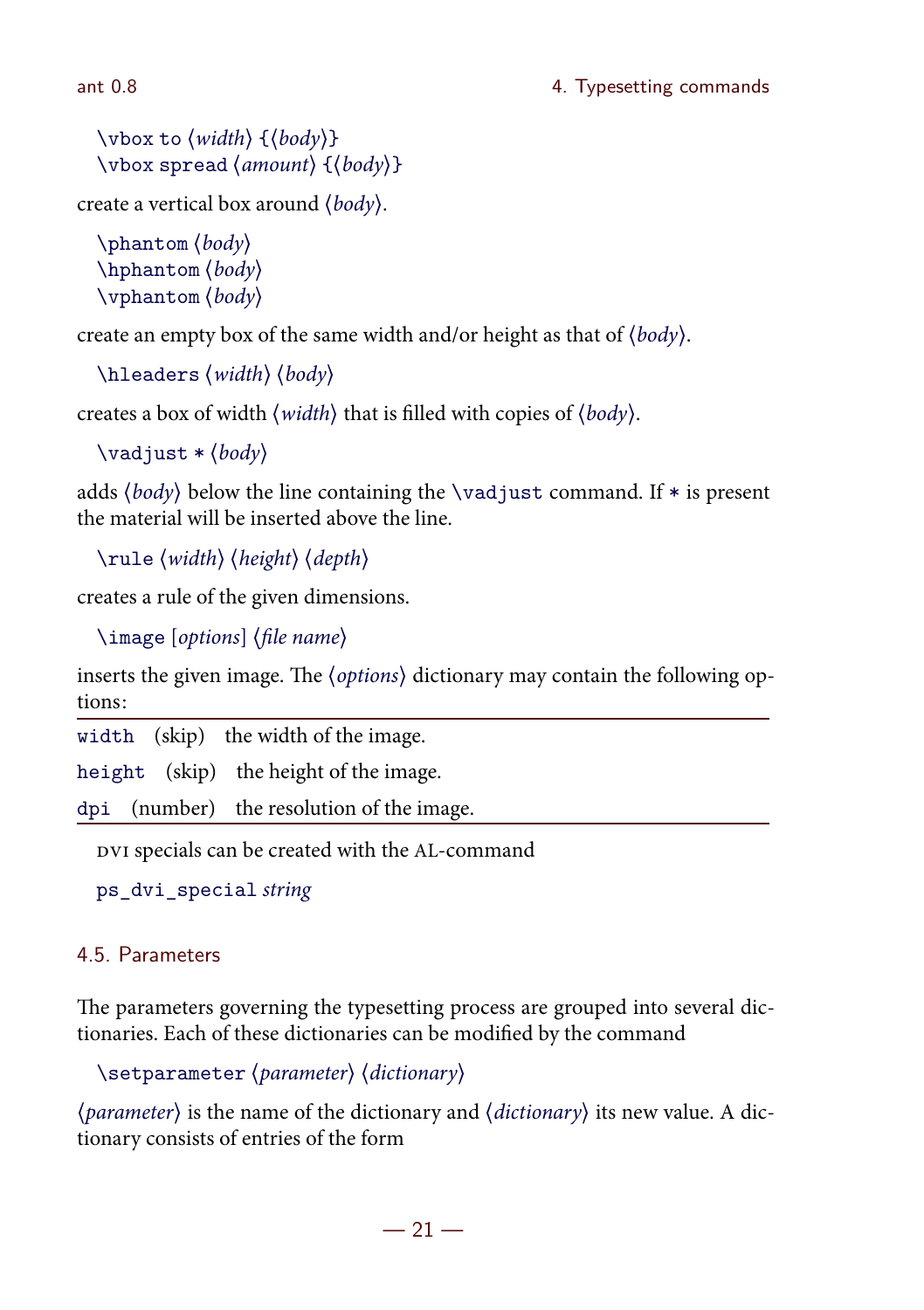4. Typesetting commands ant 0.8

 $\langle key \rangle$  [=  $\langle value \rangle$ ]

separated by semicolons or commas.

To modify parameters locally one can surround the corresponding section by the commands

\begingroup \endgroup

Most parameter dictionaries come in two versions: those with the prefix this- refer only to the following paragraph while those without effect all paragraphs. Currently the following parameter dictionaries are defined:

| font.       |                  |
|-------------|------------------|
| paragraph   | this-paragraph   |
| line        | this-line        |
| line-break  | this-line-break  |
| hyphenation | this-hyphenation |
| space       | this-space       |
| math        | this-math        |
|             |                  |

The font dictionary contains the following entries:

|                          | family (string) font family. |
|--------------------------|------------------------------|
|                          | series (string) font series. |
|                          | shape (string) font shape.   |
| size (number) font size. |                              |

The paragraph and this-paragraph dictionaries contain the following entries:

measure (skip) the line width.

par-indent (dimension) the indent of the first line.

par-fill-skip (dimension) the whitespace at the end of the last line.

 $left-skip$  (dimension) the left margin.

right-skip (dimension) the right margin.

left-par-shape specifies the left indentation of each line. Its value is a comma-separated list of entries of the form:

 $\langle range \rangle : \langle indent \rangle$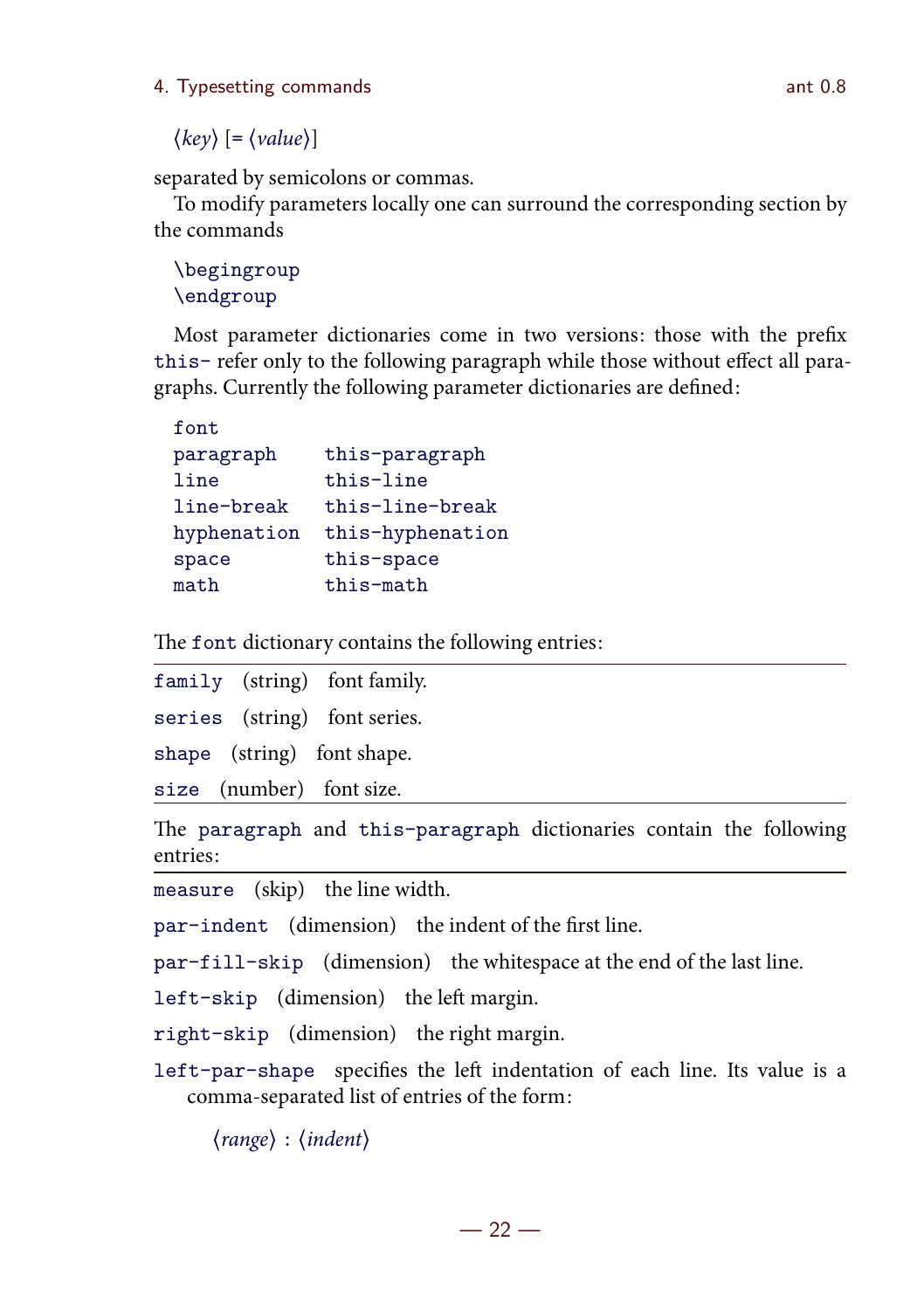right-par-shape similar to left-par-shape but for the right side.

par-skip (dimension) the whitespace between paragraphs.

- left-annotation (ANT code) This value specifies material that is added to the left of every line (useful, e.g., for line numbering, adding a vertical bar, etc.). The code should evaluate to a box of width zero.
- right-annotation (ANT code) This value specifies material that is added to the right of every line. The code should evaluate to a box of width zero.
- post-process-line (not implemented) code to annotate the lines of the paragraph.

The line and this-line dictionaries contain the following entries:

baseline-skip (dimension) the distance between one baseline and the next.

line-skip-limit (skip) the minimal distance between lines.

- line-skip (dimension) If the current value of baseline-skip leadsto less than line-skip-limit space between two lines then this space is set to line-skip.
- leading (string) The method to determine the amount of space between lines (see below).
- club-penalty (number) The penalty for breaking after the first line of a paragraph.
- widow-penalty (number) The penalty for breaking before the last line of a paragraph.

Currently, there are four leading methods implemented:

- fixed The distance between baselines is always baseline-skip.
- register The distance between baselines is always a multiple of baseline-skip.
- TeX This is the TEX method based on baseline-skip, line-skip-limit, and line-skip.
- skyline The TEX method but the shape of the lines is taken into account when calculating their minimal distance.

The line-break and this-line-break dictionaries contain the following entries: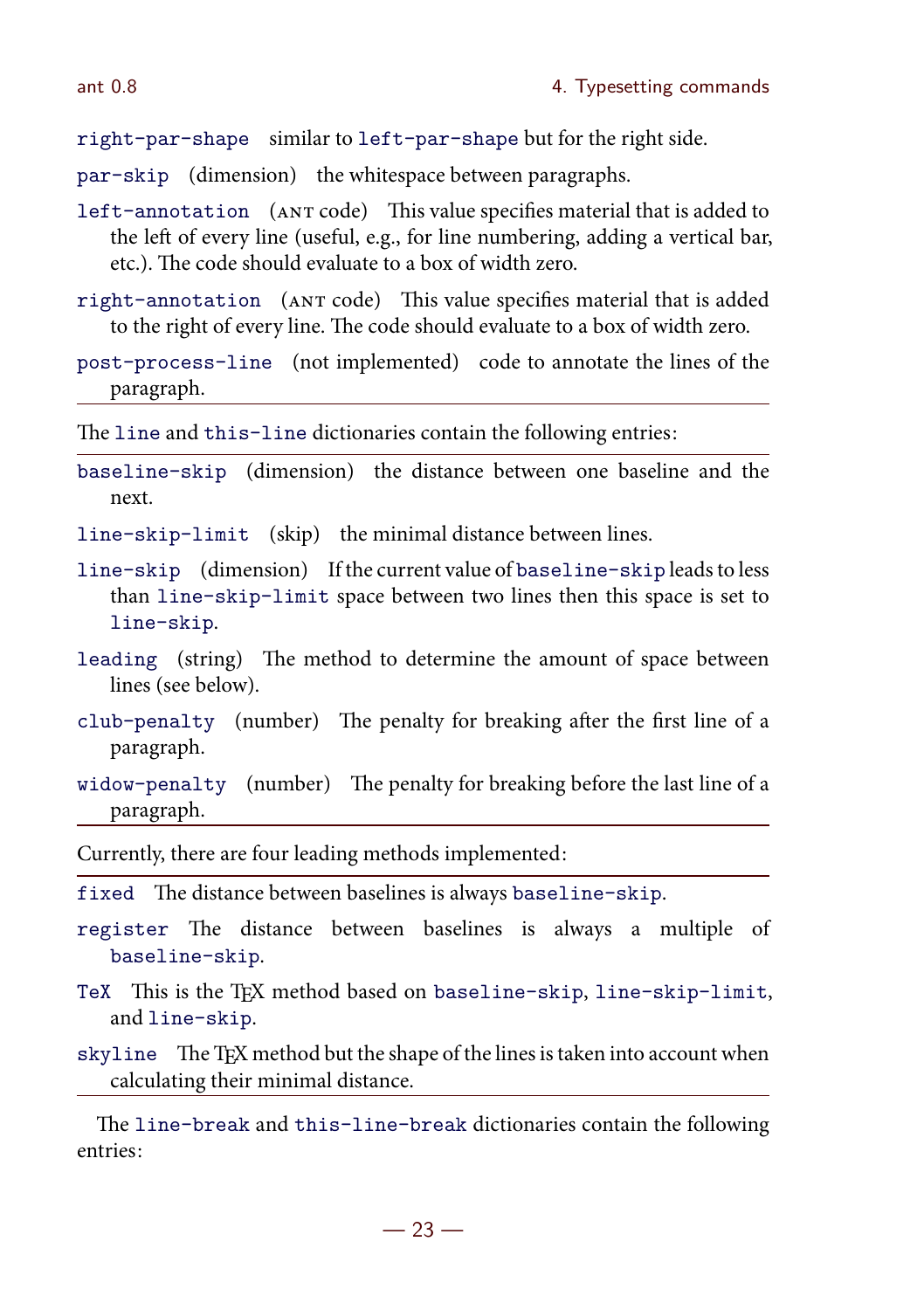tolerance (number)

- looseness (integer) The line-breaking algorithms returns a paragraph that has looseness more lines than the optimal solution.
- line-penalty (number) penalty for the number of lines.
- adj-demerits (number) demerits for two consecutive lines with different spacing.
- double-hyphen-demerits (number) the demerits for two consecutive lines ending in a hyphen.
- final-hyphen-demerits (number) the demerits for the second but last line ending in a hyphen.
- emergency-stretch (dimension) additionalstretchability for each line, for the case that no acceptable solution exists.
- simple-breaking (bool) when true ANT uses a faster line-breaking algorithm that yields slightly worse results. (It does not support breaking of ligatures and river detection.)
- river-demerits (number) the demerits for a river.
- river-threshold (skip) minimal amount whitespace has to overlap to count as a river.

The hyphenation and this-hyphenation dictionaries contain the following entries:

hyphen-table (string) The name of the hyphenation table.

hyphen-penalty (number) The penalty for breaking words.

- ex-hyphen-penalty (number) The penalty for consecutive hyphenated lines.
- left-hyphen-min (integer) The minimal number of letters before a word break.
- right-hyphen-min (integer) The minimal number of letters after a word break.

script-lang (string) The name of the current script and language systems. These names are font specific.

The space and this-space dictionaries contain the following entries: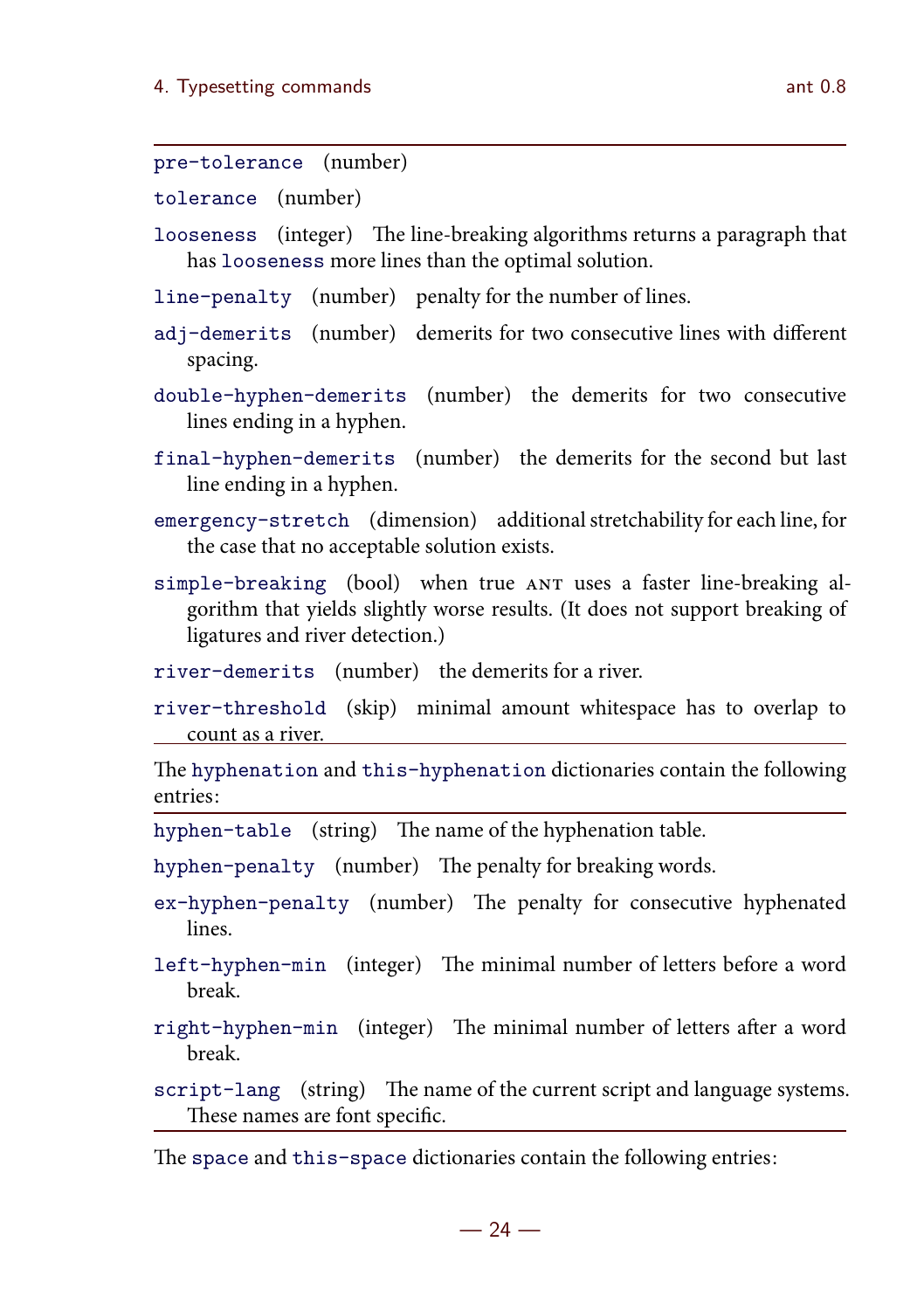```
space-factor (number)
space-skip (dimension)
xspace-skip (dimension)
victorian-spacing (boolean) When true ANT increases the spacing after
   punctuation.
```
The math and this-math dictionaries contain the following entries:

```
thin-math-skip (dimension)
med-math-skip (dimension)
thick-math-skip (dimension)
script-space (dimension)
rel-penalty (number)
binop-penalty (number)
delimiter-factor (number)
delimiter-shortfall (skip)
null-delimiter-space (dimension)
```
## 4.6. Fonts

The text font is changed with the command

```
\setparameter{font} (font-specification)
```
(see below). To change the math fonts one can use the command

 $\setminus$ setmathfont  $\{font-specification \}$ 

where  $\langle$  font-specification $\rangle$  is a dictionary containing the entries

math-family (integer) the number of the math-family to change. If this key is omitted all families are changed.

family (string) the font family.

series (string) the font series.

shape (string) the font shape.

text-size (number) the text size.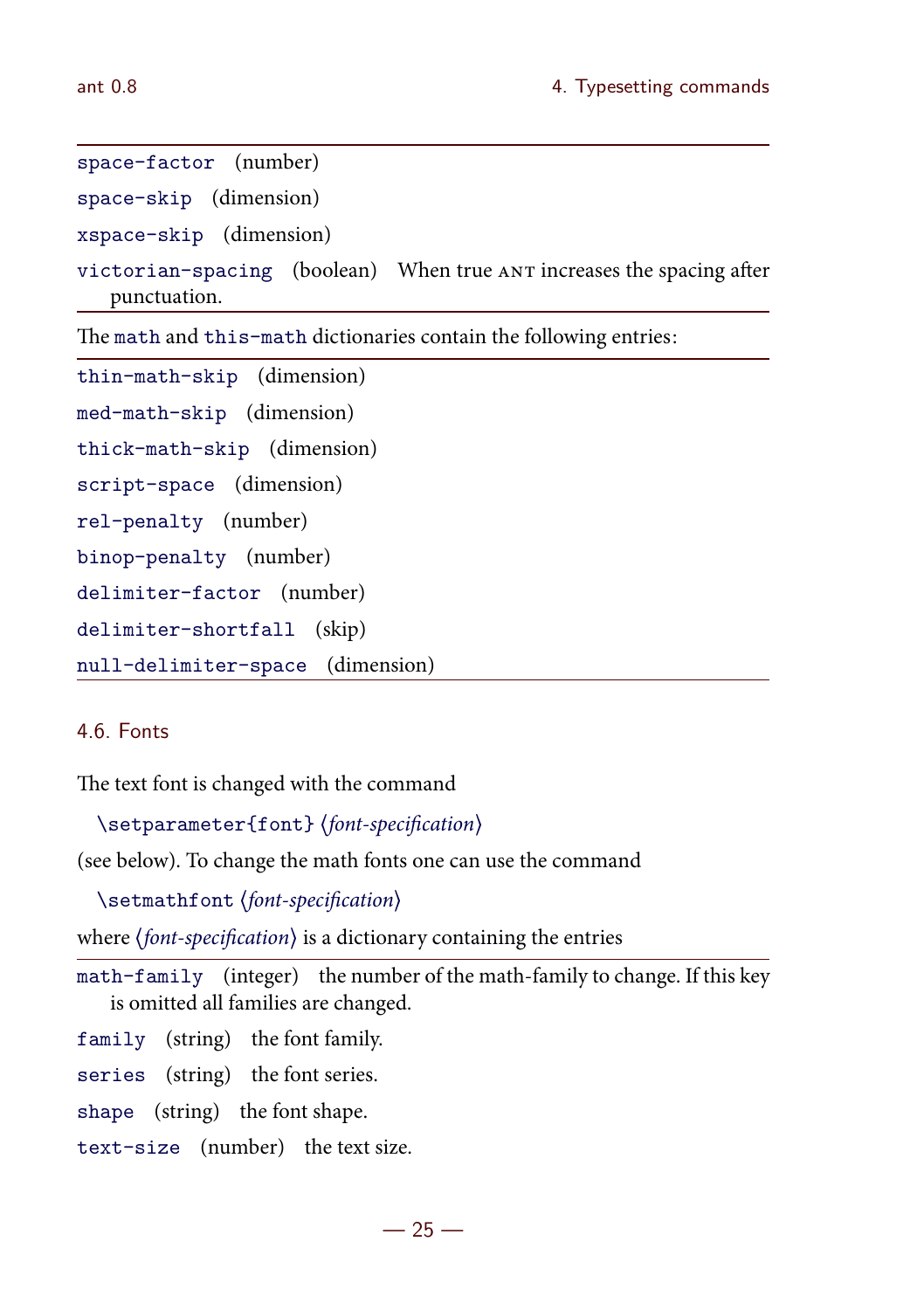#### 4. Typesetting commands and 0.8

script-size (number) the script size.

script-script-size (number) the double script size.

The macros

```
\FontFamilyRoman
\FontFamilySans
\FontFamilyTypewriter
\FontFamilyMath
\FontFamilyExtensions
\FontFamilySymbols
```
contain the default families used by the font commands below.

```
\FontSeriesMedium
\FontSeriesBold
```
contain the default series used by the font commands below.

```
\FontShapeUpright
\FontShapeItalic
\FontShapeSlanted
\FontShapeSmallCaps
```
contain the default shapes used by the font commands below.

```
\FontSizeTiny
\FontSizeScript
\FontSizeFootnote
\FontSizeSmall
\FontSizeNormal
\FontSizeLargeI
\FontSizeLargeII
\FontSizeLargeIII
\FontSizeHugeI
\FontSizeHugeII
```
contain the default sizes used by the font commands below.

```
\rmfamily
\sffamily
\ttfamily
```
change the font family.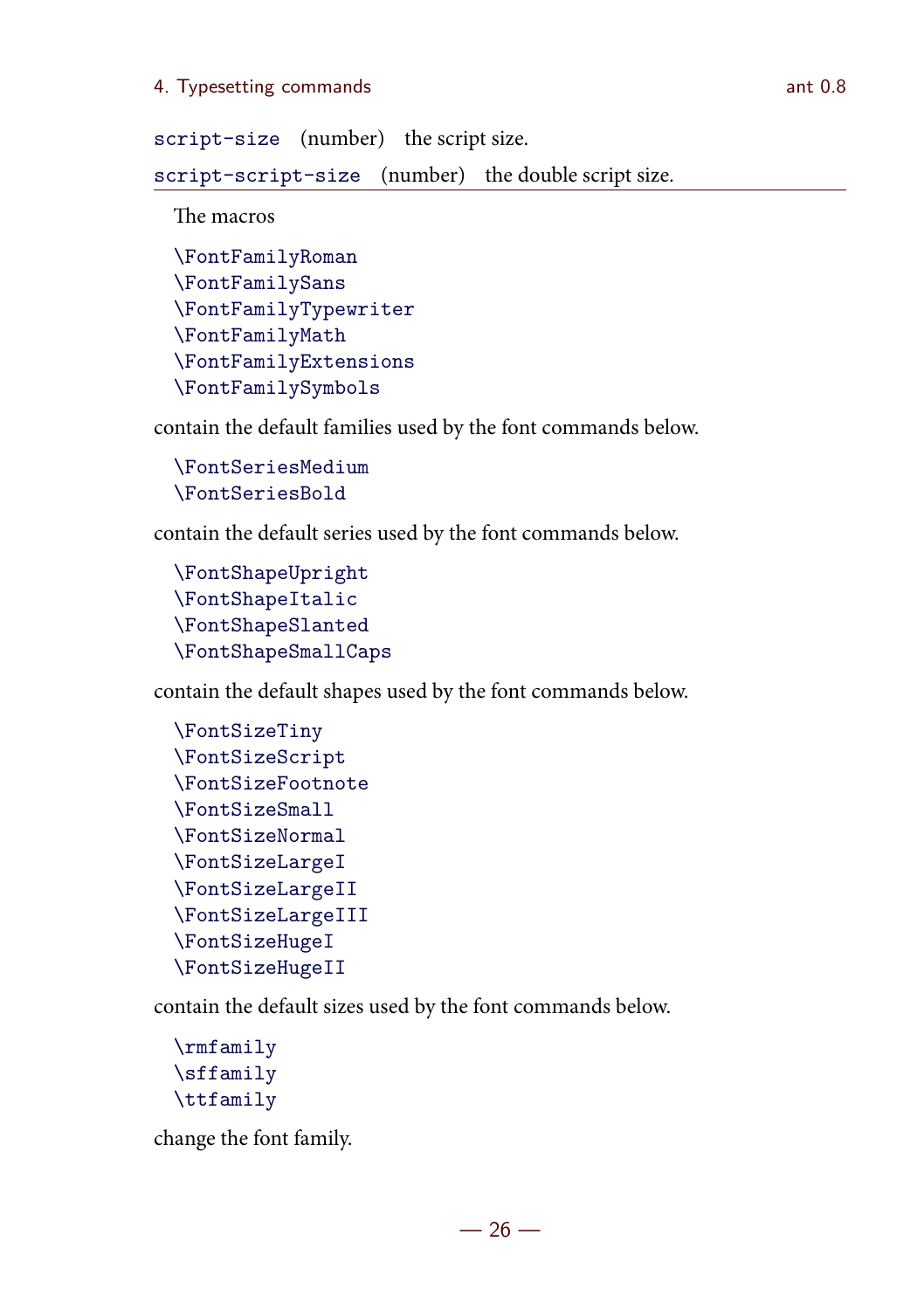```
\mdseries
\bfseries
```
change the font series.

```
\upshape
\itshape
\slshape
\scshape
```
change the font shape.

```
\tiny
\scriptsize
\footnotesize
\small
\normalsize
\large
\Large
\LARGE
\huge
\Huge
```
change the font size.

\normalfont

restores the normal font.

To make fonts available to ANT you have to declare them. The AL-command

ps\_declare\_font font-file family series shape sizes parameters

tells ANT that the file font-file contains a font in the given family. The parameters take the form of a dictionary containing the following entries. Each of them is optional.

| Encoding                                          | the encoding vector of the font.          |  |
|---------------------------------------------------|-------------------------------------------|--|
| HyphenGlyph                                       | the index of the hyphen glyph.            |  |
| SkewGlyph                                         | the index of the skew glyph.              |  |
| an optional scaling factor for the font.<br>Scale |                                           |  |
| LetterSpacing                                     | amount of additional letter spacing.      |  |
| Adjustments                                       | additional kerning and ligature commands. |  |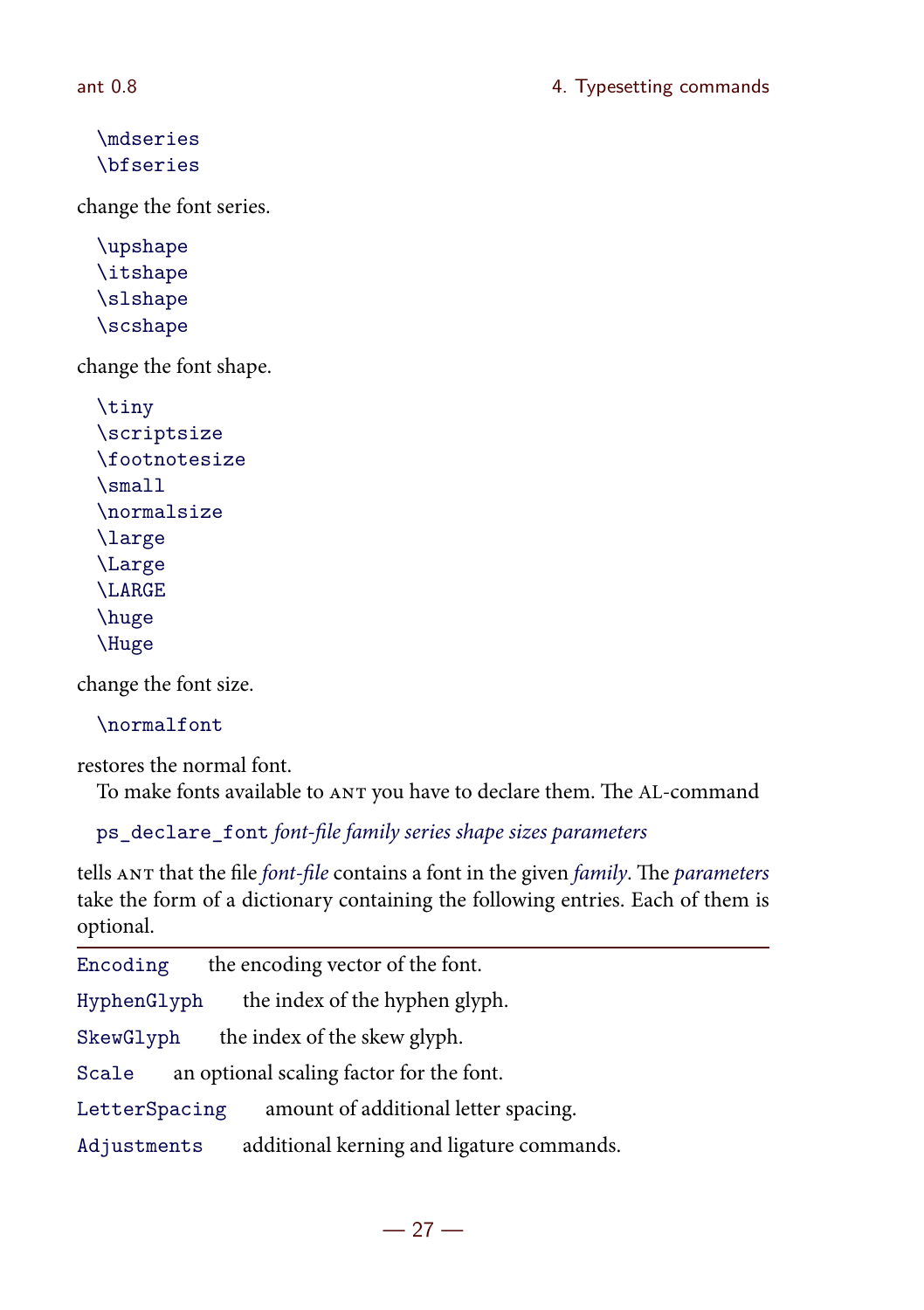#### 4. Typesetting commands ant 0.8

AutoLigatures boolean to enable automatic creation of ligatures.

BorderKern list of tuples containing kerning values for margin kerning.

Example:

```
local ot_1 := ("u0393", ... "u00a8");
do
 ps_declare_font "cmti10.tfm" "Computer Modern Roman"
   "medium" "italic" (10, 12) { Encoding := ot_1 };
end
```
To define mathematical symbols one can use the following commands.

```
ps_define_math_symbol name math-code font glyph
```

```
ps_define_root_symbol name small-font small-glyph large-font
    large-glyph
```
- ps\_define\_math\_accent name font glyph
- ps\_set\_math\_code char math-code small-font small-glyph large-font large-glyph

4.7. Tables

The commands

\begintable \endtable \newtableentry \newtablerow

can be used to typeset a table. The entries of a row are separated by \newtableentry commands, and the rows by \newtablerow commands. The position of a table entry is stored in five counters:

```
table-entry:left the first column
```
table-entry:right the last column

table-entry:top the first row

table-entry:baseline the row of the baseline of the entry

table-entry:bottom the last row

These counters can be modified to create entries spanning several columns or rows.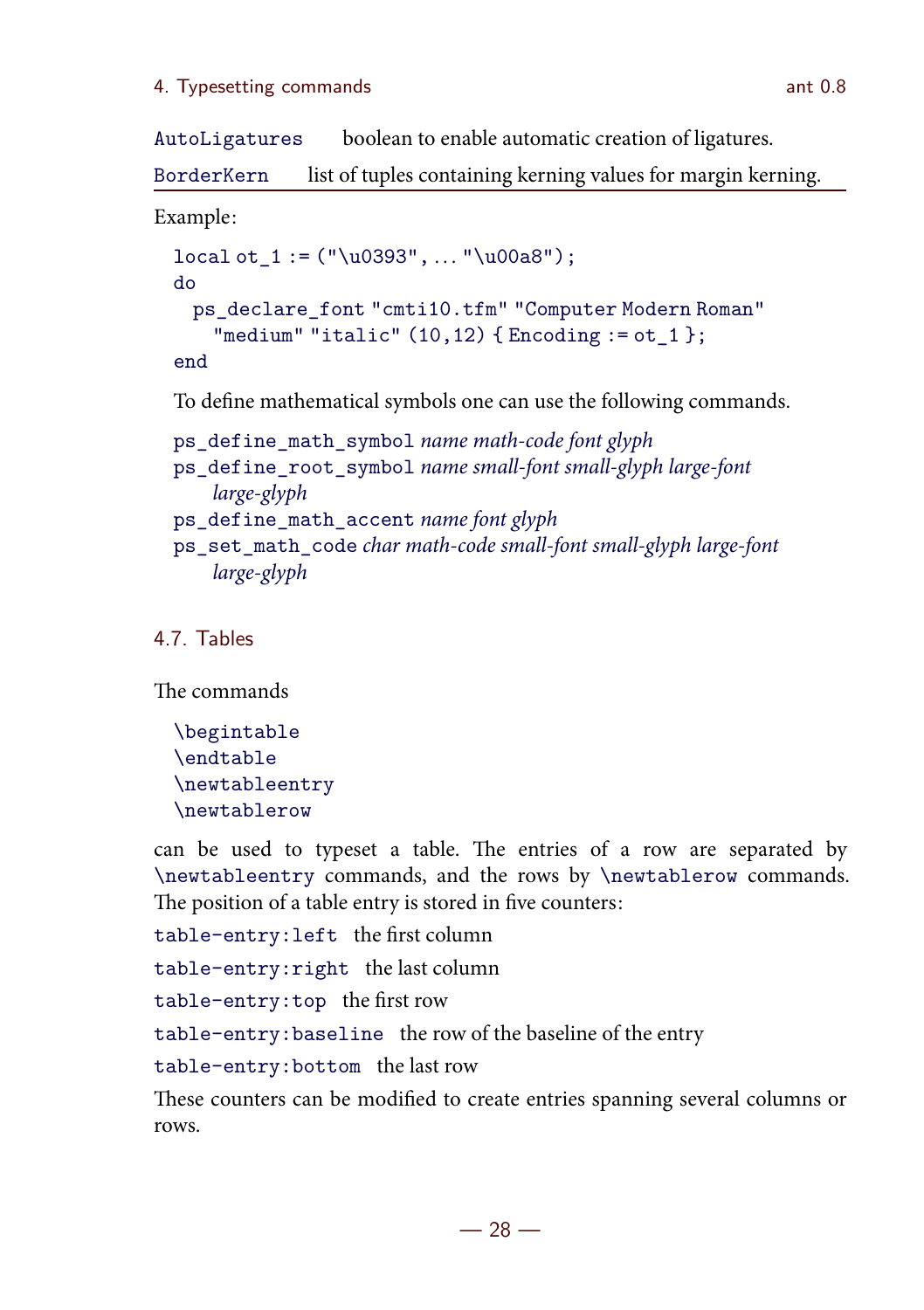## 4.8. Colour and graphics

You can change the colour with the commands

```
\setminussetgreycolour \langlegrey\rangle\setminussetrgbcolour \langle red \rangle (green) \langle blue \rangle\setminussetcmykcolour \langle cyan \rangle (magenta) \langle yellow \rangle (black)
```
They take effect until the end of the current box. The corresponding AL-commands are

```
ps_set_colour colour
ps_set_bg_colour colour
ps_set_alpha alpha
```
Colours can be specified in one of three formats:

```
(Grev, x)(RGB, red, green, blue)
(CMYK, cyan, magenta, yellow, black)
```
The following AL-commands can be used to draw lines or filled shapes.

```
ps_stroke path
ps_fill path
ps_clip path
ps set line width width
ps_set_line_cap line-cap
ps_set_line_join line-join
ps_set_miter_limit limit
```
To construct paths ANT provides the following AL-commands:

```
make path point
close_path cycle path
path_add_point point path
path_add_in_dir vector path
path_add_in_angle angle path
path_add_in_curl curl path
path_add_in_tension tension path
path_add_out_dir vector path
path_add_out_angle angle path
path_add_out_curl curl path
path_add_out_tension tension path
```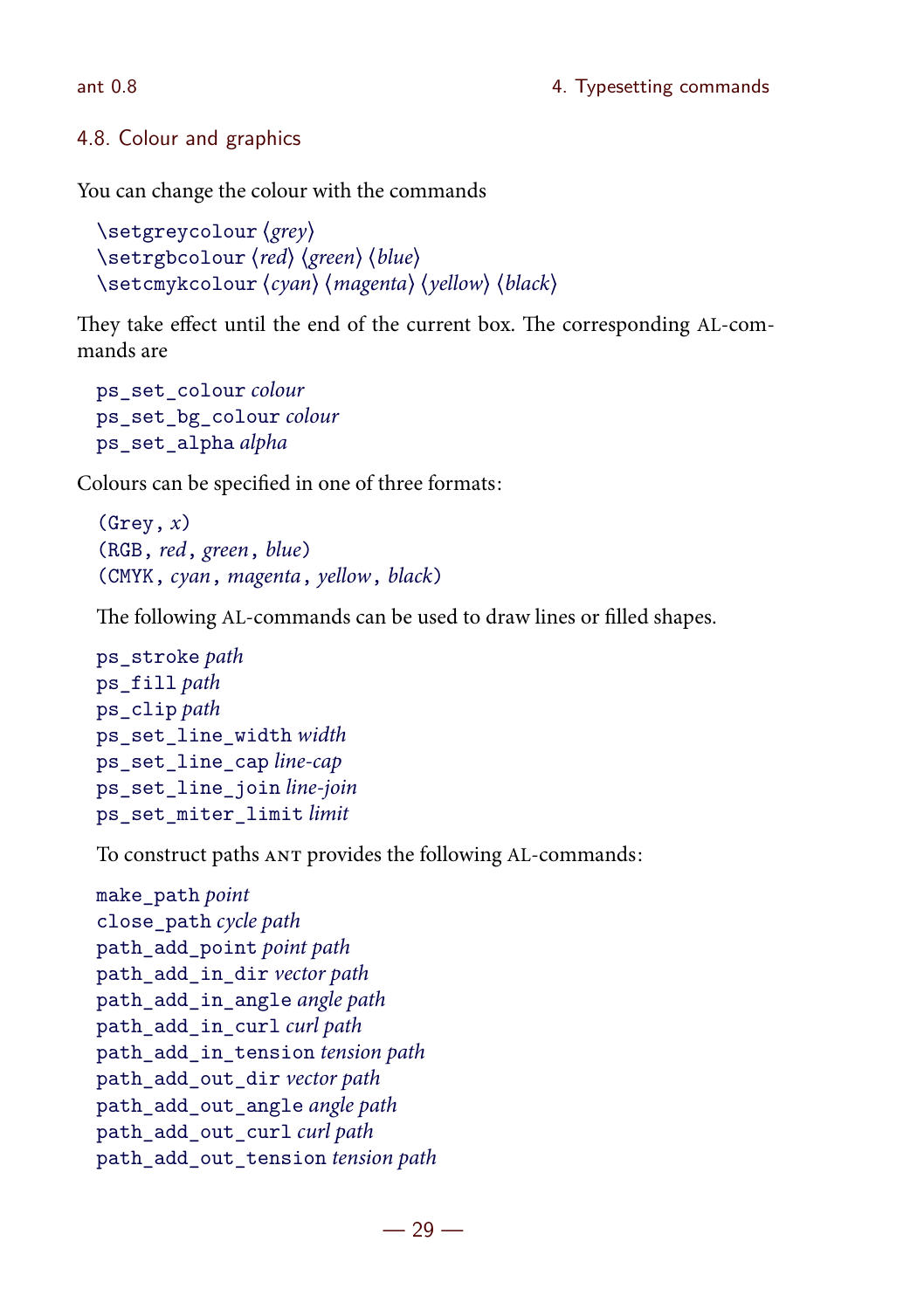```
path_add_control_points point point path
```
You start a path with make\_path at the given point. You can add new points with path add point. For every point you can specify the tangent of the incoming and the outgoing curve with the remaining commands. For instance, you can draw a circle with radius 10 pt by

```
\vbox to 20pt{\vss\hbox to 20pt{%
\ALcommand{
 local begin
   u := 10pt;circle :=
     do
       path add point (u,2u);
       path add point (0,u);
       path_add_point (u,0);
       close_path True;
     end
      (make<sub>path</sub> (2u,u);
 end
 do
   ps_set_line_width 0.6pt;
   ps_stroke circle
 end
}}}
```

```
4.9. Mathematics
```

```
\mathcal{S}(math)\beginmath
\endmath
\begintext
\endtext
\langlesubscript\rangle\hat{\ } (superscript)
```
The usual math commands. \begintext and \endtext can be used to enter text-mode when in math-mode. Note that both \beginmath and \endmath, and \begintext and \endtext nest.

```
\frac{1}{\text{frac}} (numerator) (denominator)
```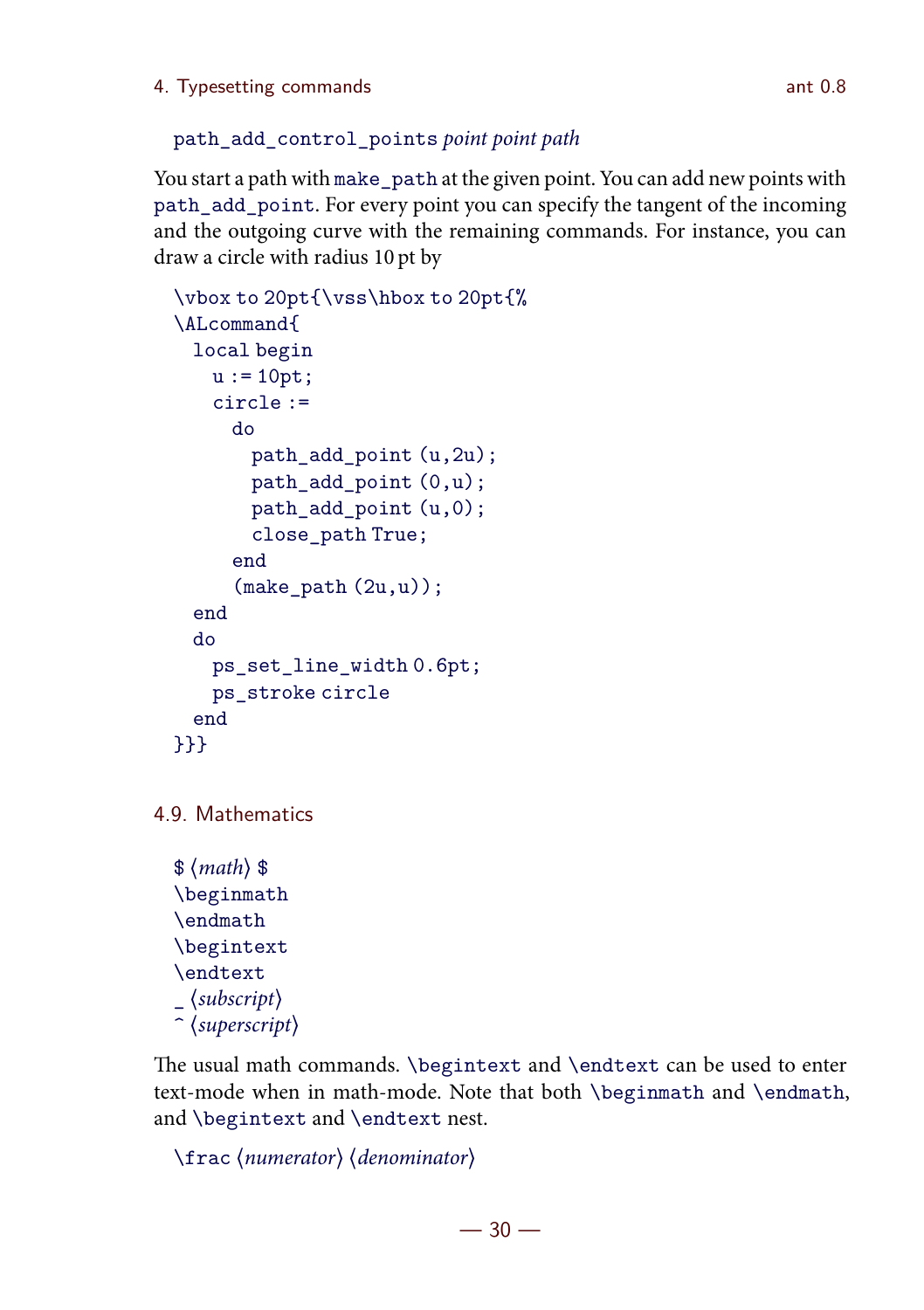```
\genfrac{\langle}{\rangle}{\text{genfrac}}{\langle}{\text{left}\rangle}{\text{theta}} (thickness) (numerator) (denominator)
\sqrt{\sqrt{b}q}
```
create a fraction and a root.

```
\overline{\text{overline}} \langle body \rangle\langle body \rangle
```
put a line atop or below  $\langle body \rangle$ .

```
\left (delimiter) (body) \middle (body) \right (delimiter)
```
adjusts the height of the delimiters to that of the  $\langle body \rangle$ .

```
\displaystyle
\textstyle
\scriptstyle
\scriptscriptstyle
```
selects the math mode.

```
\mathcal{(body)}\mathcal{b}\mathcal{b}\mathcal{b}\mathcal{b}\mathcal{b}\mathcal{b}\mathcal{b}
```
sets the math-code of the  $\langle body \rangle$ .

```
\langleindexposition \langle pos \rangle\limits
\nolimits
```
determines where the following sub- and superscripts are placed.  $\langle pos \rangle$  can take the values left, right, and vert. \limits and \nolimits are shorthands for \indexposition{vert} and \indexposition{right}, respectively. For example, the command

```
\prod\indexposition{left}^a_b \indexposition{vert}^c_d
   \indexposition{right}^e_f
```
produces the output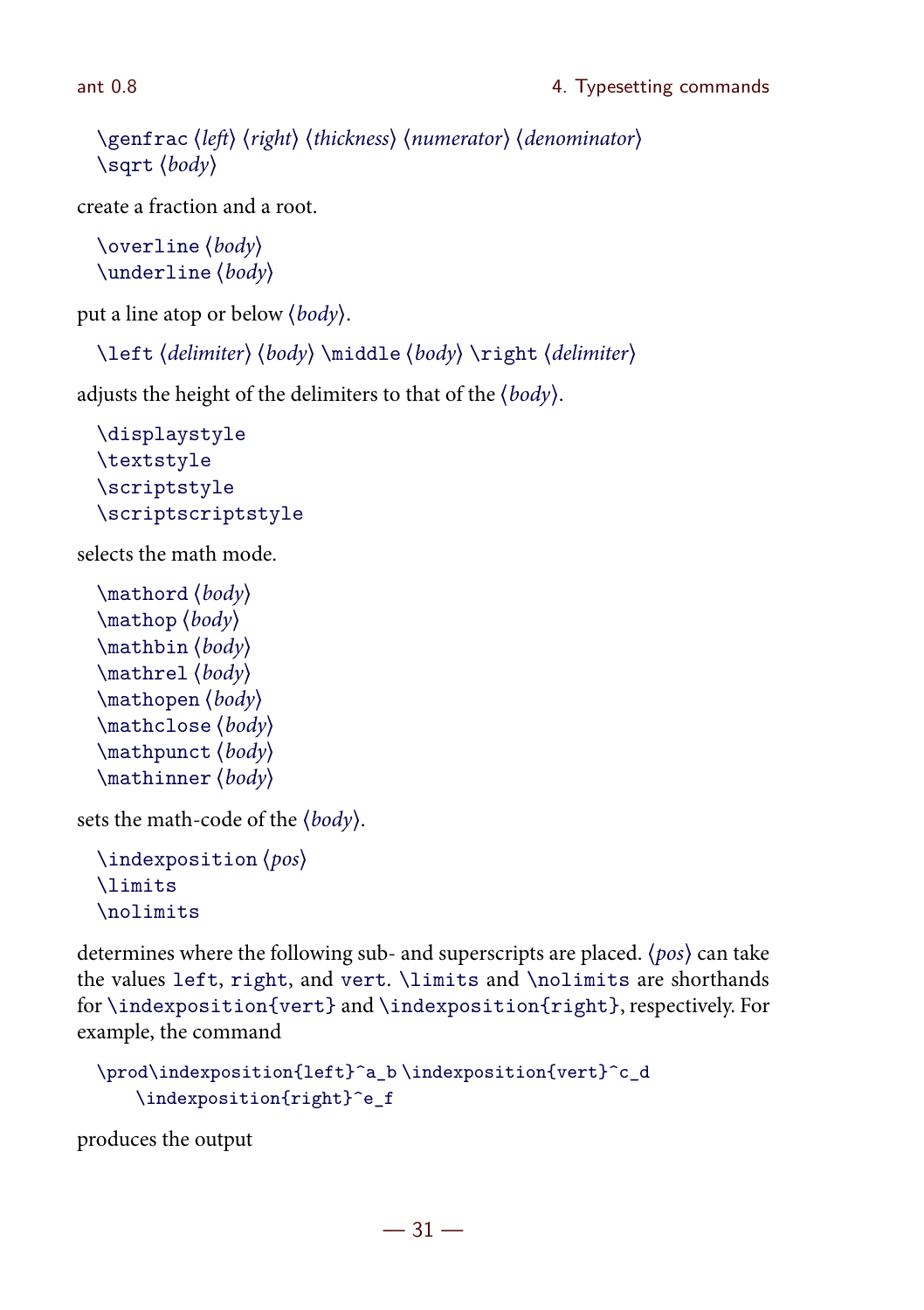#### 4. Typesetting commands ant 0.8

 $\int_{b}^{a}$ d f e

In addition, all the usual mathematical symbols are defined:  $\alpha, \sigma, \sigma$ ...

4.10. Macros and environments

```
\delta \definecommand \langle name \rangle [arguments] \langle body \rangle\definepattern (name) [arguments] (body)
```
define a new command. For  $\def\phi$  resolution and  $\langle name \rangle$  has to be a command sequence in the sense of TFX, while in the case of \definepattern it can be any sequence of symbols. Furthermore, expanding a command works the same way as in TFX. The next symbol after the command cannot be a letter and the following white space is deleted. For patterns, these restrictions do not hold. The parameter  $\langle$  arguments $\rangle$  consists of a list of letters specifying the type of the arguments:

- m mandatory argument
- s optional \*
- o optional argument with empty default

 $O\left\{\left\langle \text{default} \right\rangle\right\}$  optional argument with default value

```
\sum_{\text{sample}}\text{restorecommand}(name)\simeq \langle name \rangle\text{tens} (name)
```
These commands can be used to define commands and patterns locally:

```
\definecommand{\foo}{old}
\binom{1}{0}\savecommand\foo
\definecommand{\foo}{new}
\foo
\restorecommand\foo
\foo
```
produces the output old new old.

 $\delta$  \defineenvironment (name) [arguments] (begin-body) (end-body)

creates a new environment. Note that the arguments can be used in both bodies.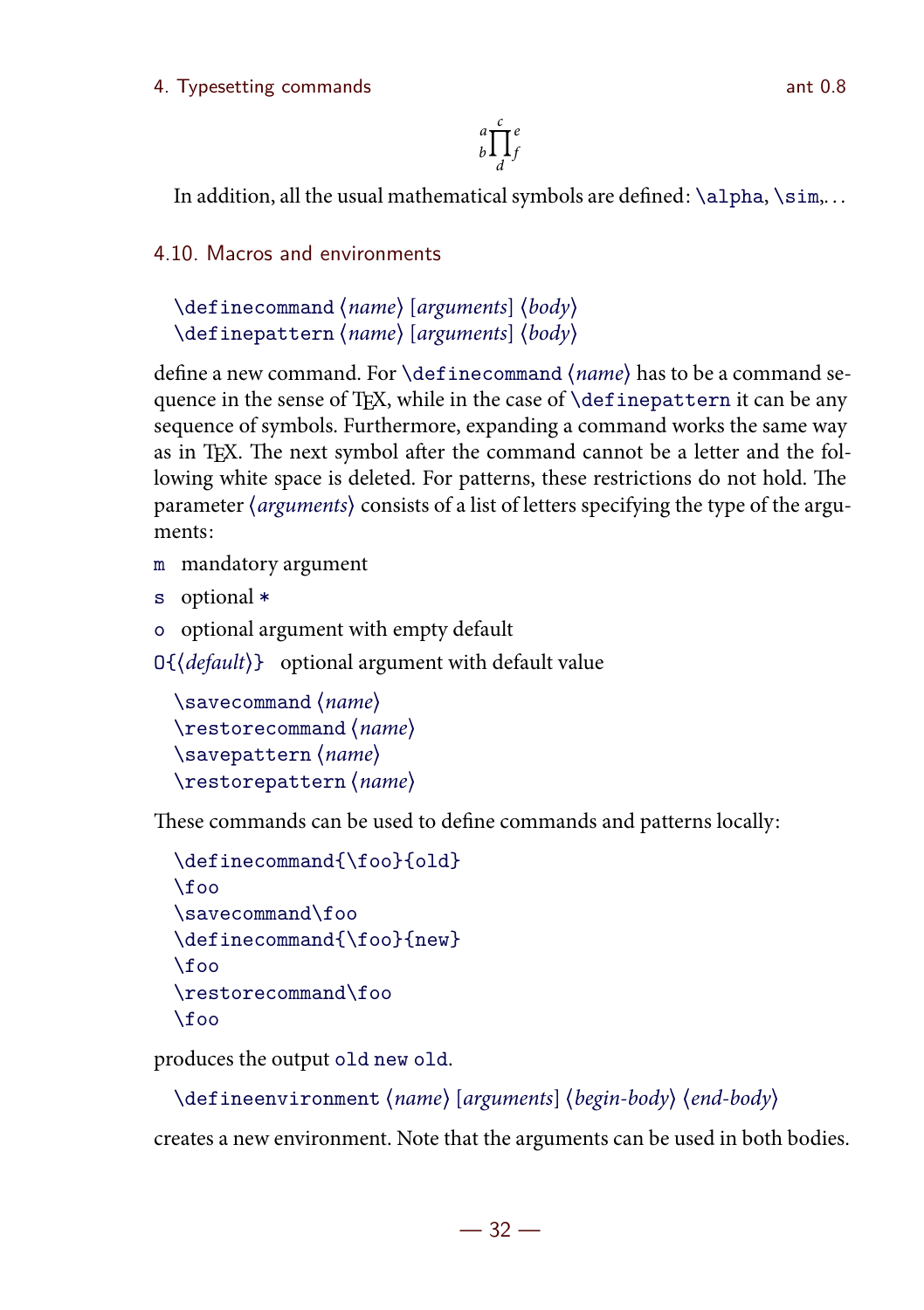#### ant 0.8 and 0.8 and 0.8 and 0.8 and 0.8 and 0.8 and 0.8 and 0.8 and 0.8 and 0.8 and 0.8 and 0.8 and 0.8 and 0.8 and 0.8 and 0.8 and 0.8 and 0.8 and 0.8 and 0.8 and 0.8 and 0.8 and 0.8 and 0.8 and 0.8 and 0.8 and 0.8 and 0.

```
\begin{pmatrix} \text{name} \end{pmatrix}\langleend \langlename\rangle
```
starts and ends an environment. The corresponding AL-commands are:

ps\_set\_default\_char\_cmd execute expand ps\_define\_command name execute expand ps\_define\_pattern pattern execute expand ps save command name ps restore command name ps save pattern pattern ps restore pattern pattern ps\_lookup\_command result name ps\_push\_env name arguments ps\_pop\_env arguments name ps\_set\_env\_args arguments ps\_top\_env name arguments ps\_lookup\_env result name ps\_define\_env name execute-begin expand-begin execute-end expand-end

### 4.11. Counters and references

 has built in counters that can be used to number sections, theorems, etc. The following markup commands are provided:

 $\text{newcounter}$  [super-counter]  $\langle name \rangle$  $\setminus$ setcounter  $\langle name \rangle$   $\langle value \rangle$  $\adtocounter (name) (value)$ \getcounter (format) (name)

If  $\langle super-counter \rangle$  is given the new counter is reset every time the value of the super-counter changes. The format can be one of the following letters:

|                                                                  | arabic number                                 |
|------------------------------------------------------------------|-----------------------------------------------|
| a                                                                | lowercase alphabetic letter                   |
| А                                                                | uppercase alphabetic letter                   |
| i.                                                               | lowercase roman number                        |
|                                                                  | uppercase roman number                        |
| $\mathbf{r}(text)$                                               | repeats $\langle text \rangle$ <i>i</i> times |
| $s$ ( <i>text 1</i> )( <i>text n</i> ) returns ( <i>text i</i> ) |                                               |
|                                                                  |                                               |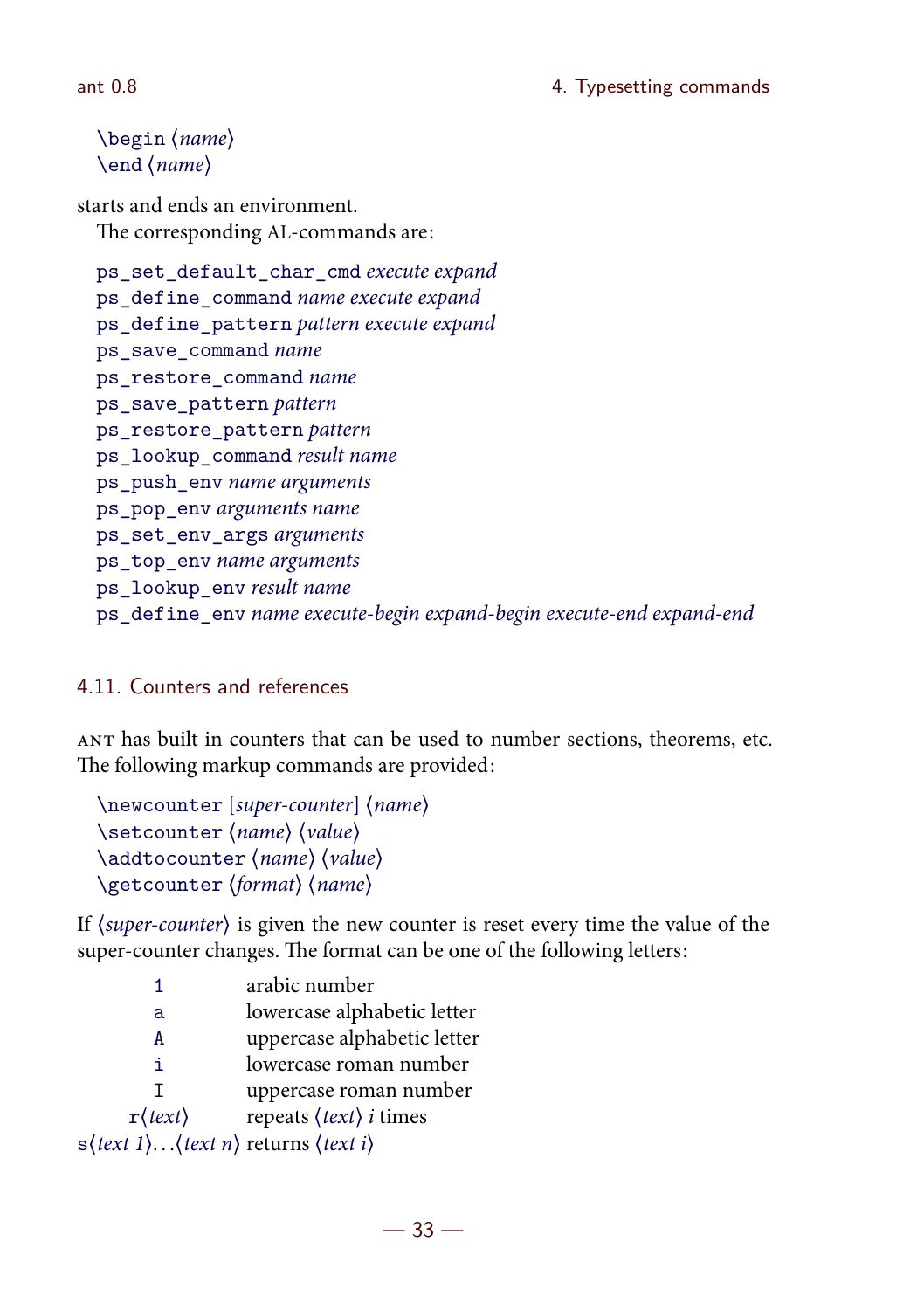#### 4. Typesetting commands ant 0.8

Some counters are predefined:

```
year the year
```

```
month the month (1 to 12)
```
day the day (1 to 31)

day-of-week day of the week (0 means Sunday)

The equivalent AL-commands are:

ps\_new\_counter name value super ps\_get\_counter value name ps\_set\_counter name value

In addition to counters there are also global variables that can be accessed only via AL-commands.

```
ps_get_global result name
ps_set_global name value
```
These can be used to hold AL-values that are globally needed. Each global variable is referenced by a symbol. Example:

```
ps_set_global Counter 17
local x;
ps_get_global x Counter
```
The file references. ant provides an implementation of references on top of these global variables. Furthermore, it contains commands to preserve the value of global variables across runs of ANT.

To declare that a global variable should be preserved in this way you can use the command

```
ps declare persistent global name
```
References can be created with the AL-command

ps add reference name value

Its value is retrieved by

ps\_lookup\_reference result name

The corresponding markup commands are

```
\adreference \langle name \rangle \langle value \rangle\lookupreference (name)
```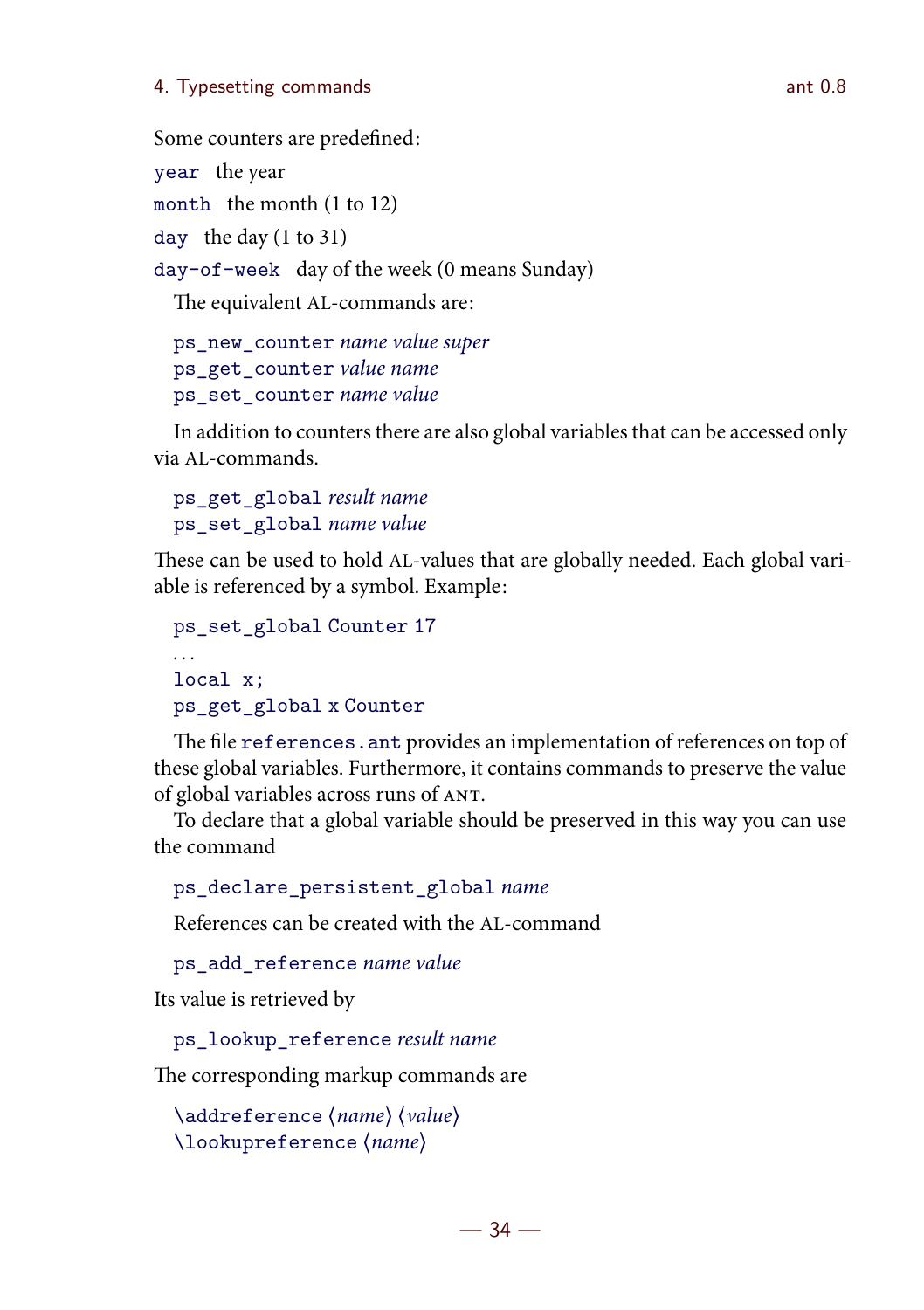The file references, ant also provides the following two commands

\currentpage  $\simeq$   $\simeq$ 

The first command expands to the number of the current page, the second one defines a new macro (command) that expands to this number. (You need two runs of ANT until these values are available.) These commands are based on the AL-commands

```
ps_get_current_page page
ps_get_current_position page
ps_get_current_line line
```
The first command stores the number of the current page in page. The second one stores a triple consisting of the current page number and the current coordinates. The last command returns the number of the current line.

# 4.12. Parsing

To read the next argument one can use the following AL-commands:

```
ps_next_char char
ps get char char pos
ps remove chars num
ps_insert_string str
ps location loc
ps_arg_expanded arg
ps_arg_execute arg mode
ps_arg_num arg
ps_arg_int arg
ps_arg_skip arg
ps_arg_dim arg
ps_arg_key_val arg
ps_opt_expanded arg default
ps_opt_key_val_int arg
ps_opt_int arg default
ps_arg_TeX_dim arg
```
The following commands run the parser on various inputs:

```
ps_execute_next_char finished
ps execute stream string
```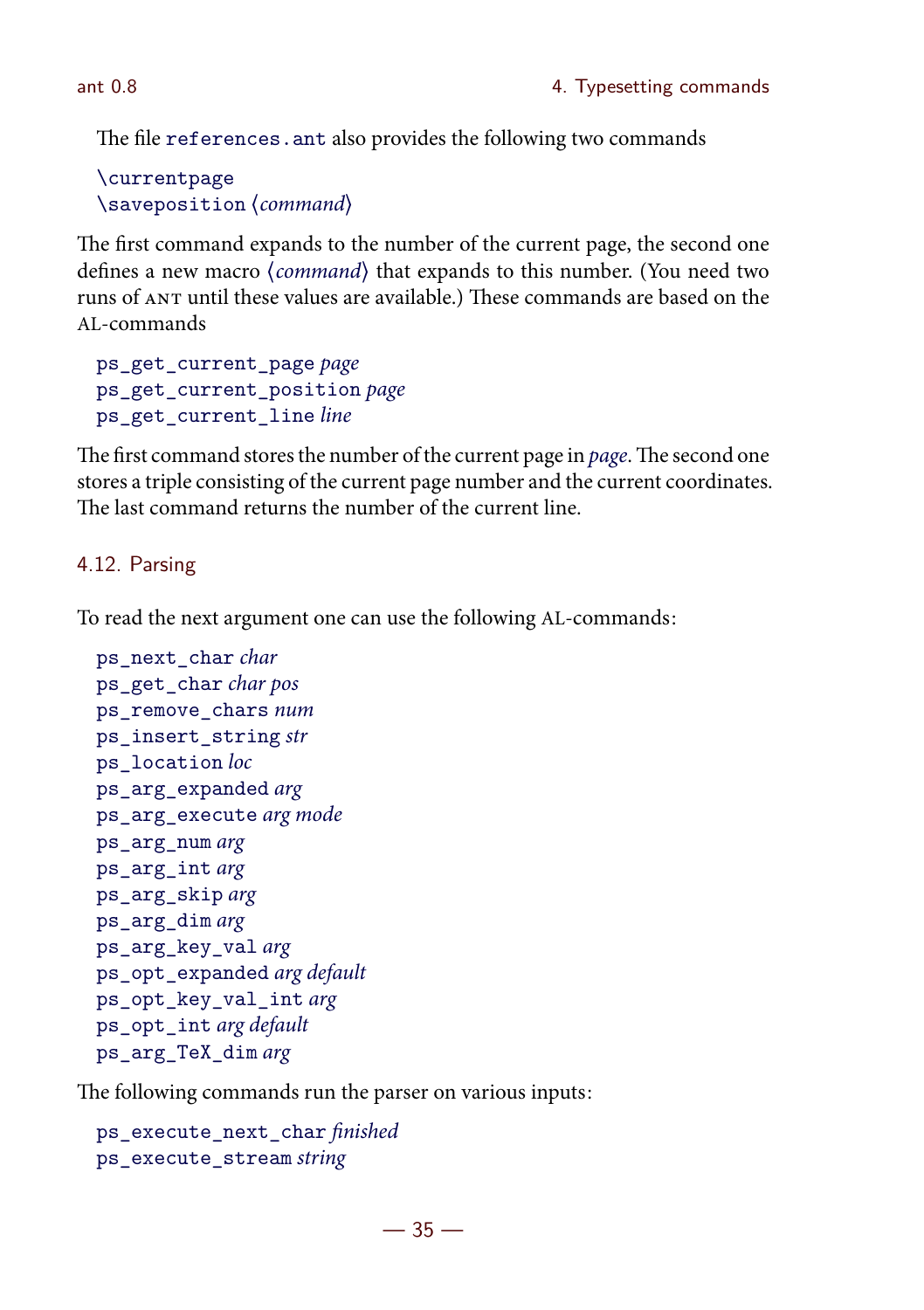#### 4. Typesetting commands and 0.8

ps execute argument ps run parser result mode

#### 4.13. Nodes

The following commands provide low-level access to the interface of the typesetting engine.

```
ps current mode mode
ps open node list mode
ps_close_node_list nodes mode
ps_add_node node
```
#### 4.14. Environment commands

Most of the functions below return environment commands, i.e., functions of type location  $\rightarrow$  environment  $\rightarrow$  environment.

Font parameters:

em env ex env mu env

Galleys:

new\_galley name measure select\_galley name

Galley parameters:

```
set par params params
set line params params
set_line_break_params params
set_hyphen_params params
set_space_params params
set_math_params params
set_current_par_params params
set_current_line_params params
set_current_line_break_params params
set_current_hyphen_params params
set_current_space_params params
```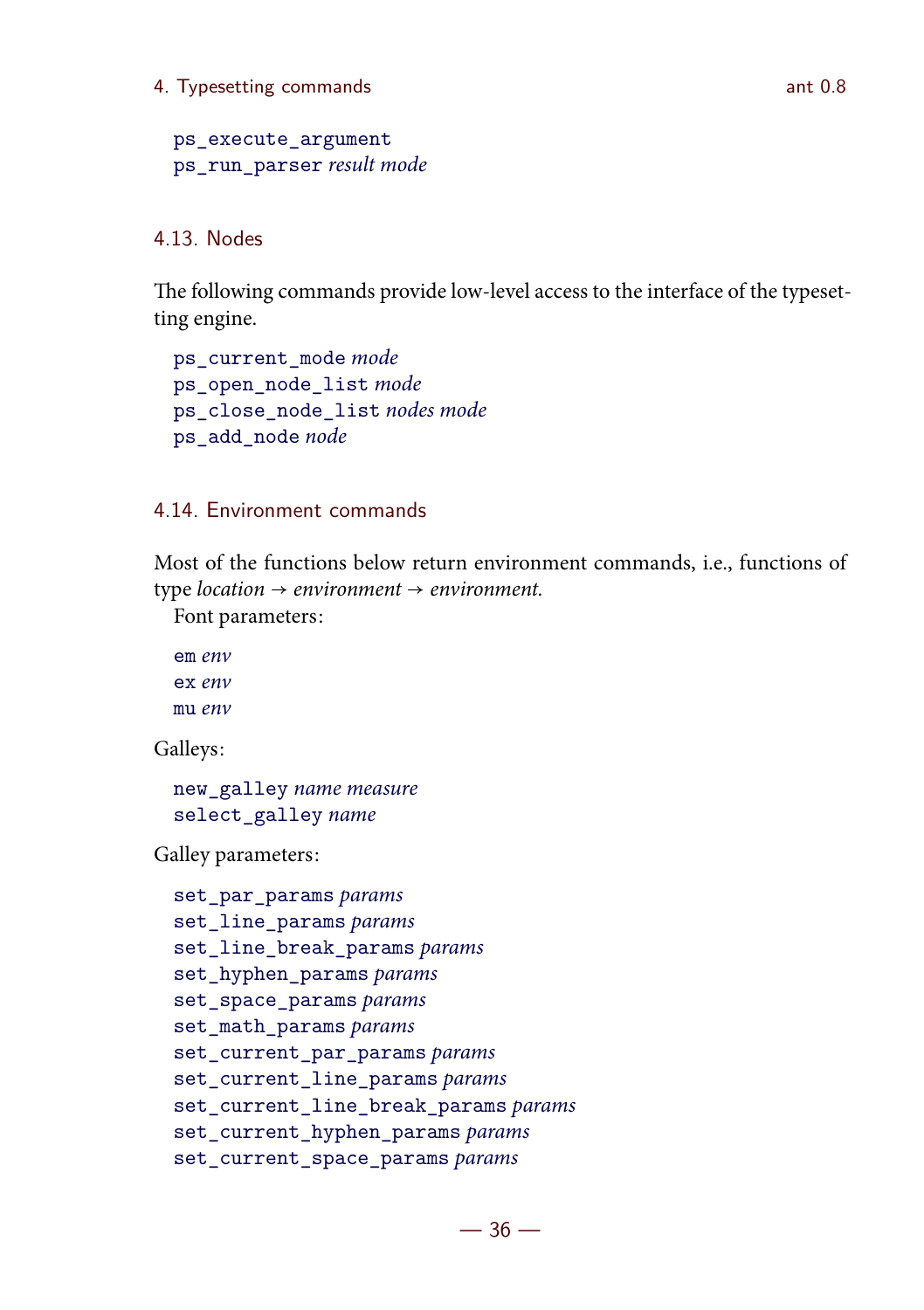```
set_current_math_params params
set_par_shape shape
set colour colour
```
Page layout:

new\_page\_layout name page-width page-height select\_page\_layout name

Fonts:

set\_math\_font definition adapt\_fonts\_to\_math\_style

Space factor:

get\_space\_factor env char adjust\_space\_factor char

#### 4.15. Dimensions

The following constants are defined:

| $pt = 1$         | $pc = 12 pt$        |
|------------------|---------------------|
| $in = 72.27$ pt  | $sp = 1/65536$ pt   |
| $bp = 1/72 in$   | $dd = 1238/1157$ pt |
| $cm = 1/2.54$ in | $cc = 12$ dd        |
| $mm = 0.1$ cm    |                     |

These are postfix operators, i.e., you can write 10pt, 2cm, etc.

A dimension consists of a base value together with two values that specify how much it can be stretched and shrunk.

```
make dim base stretch stretch-order shrink shrink-order
fixed dim base
dim_zero
dim_1pt
dim_12pt
dim_fil
dim_fill
dim_ss
dim_filneg
dim_equal dim dim
dim_add dim dim
```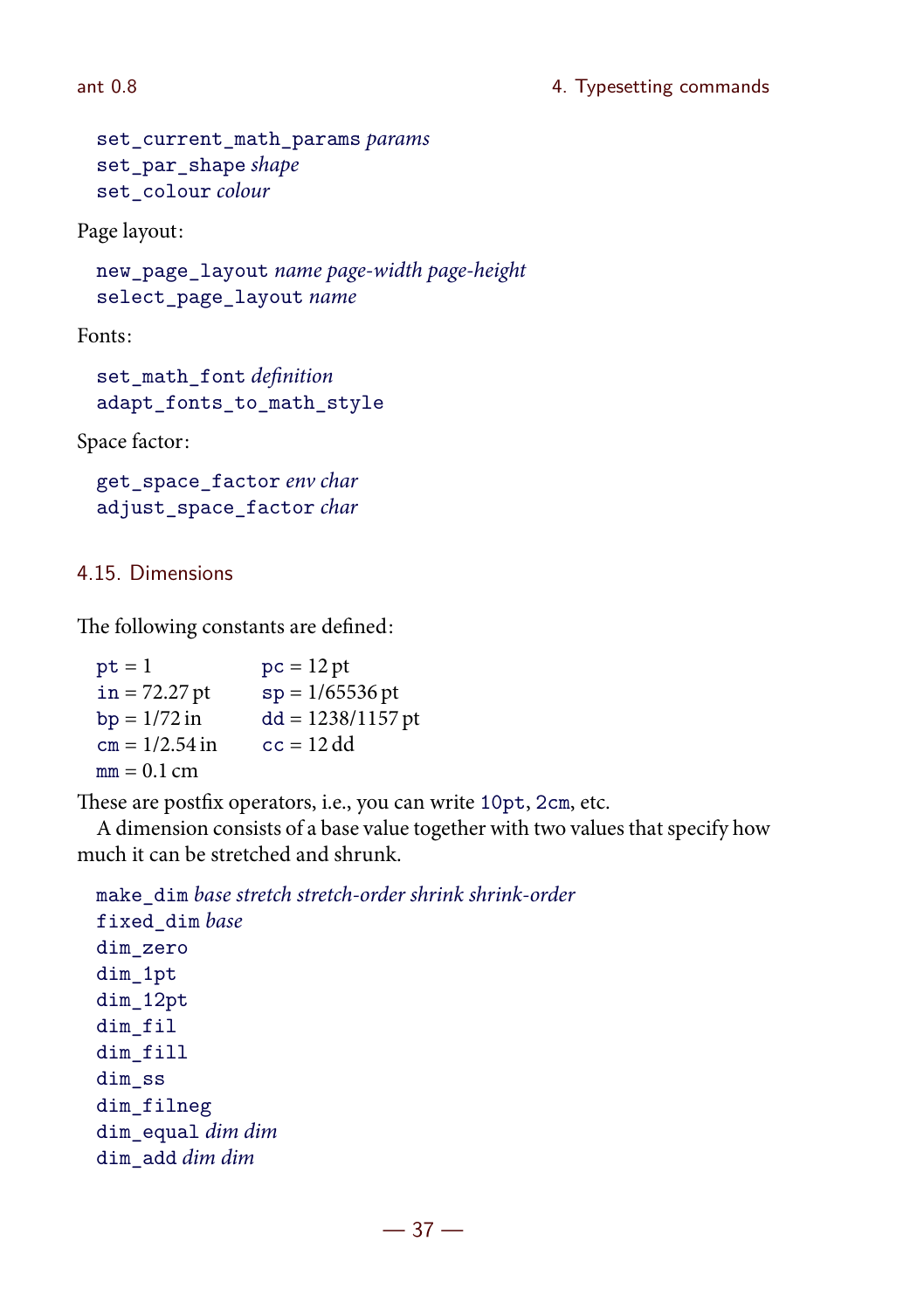#### 5. Overview over the source code ant 0.8

dim\_neg dim dim\_sub dim dim dim\_mult num dim dim\_max dim dim dim\_min dim dim dim max stretch dim dim max shrink dim dim max value dim dim min value dim dim\_shift\_base dim delta dim\_shift\_base\_upto dim delta dim\_inc\_upto dim delta dim\_dec\_upto dim delta dim\_resize\_upto dim delta adjustment ratio dim size dim scale badness ratio dim\_scale dim ratio dim scale upto dim ratio

# 5. Overview over the source code

consist of five parts whose detailed descriptionsfollow in the sections below.

- (1) The runtime library contains 10-routines, functions to load fonts, and so on.
- (2) The typesetting library consists of the actual layout routines.
- (3) The layout engine is an interpreter for a simple typesetting language.
- (4) The *parser* translates the markup language into this internal language.
- (5) Finally, there is a virtual machine for the scripting language.

#### 5.1. The runtime library

The runtime library contains four groups of modules. There are modules defining datatypes and algorithms.

Bitmap datatype for bitmaps.

Dim implementation of types for dimensions.

DynamicTrie implementation of generic tries.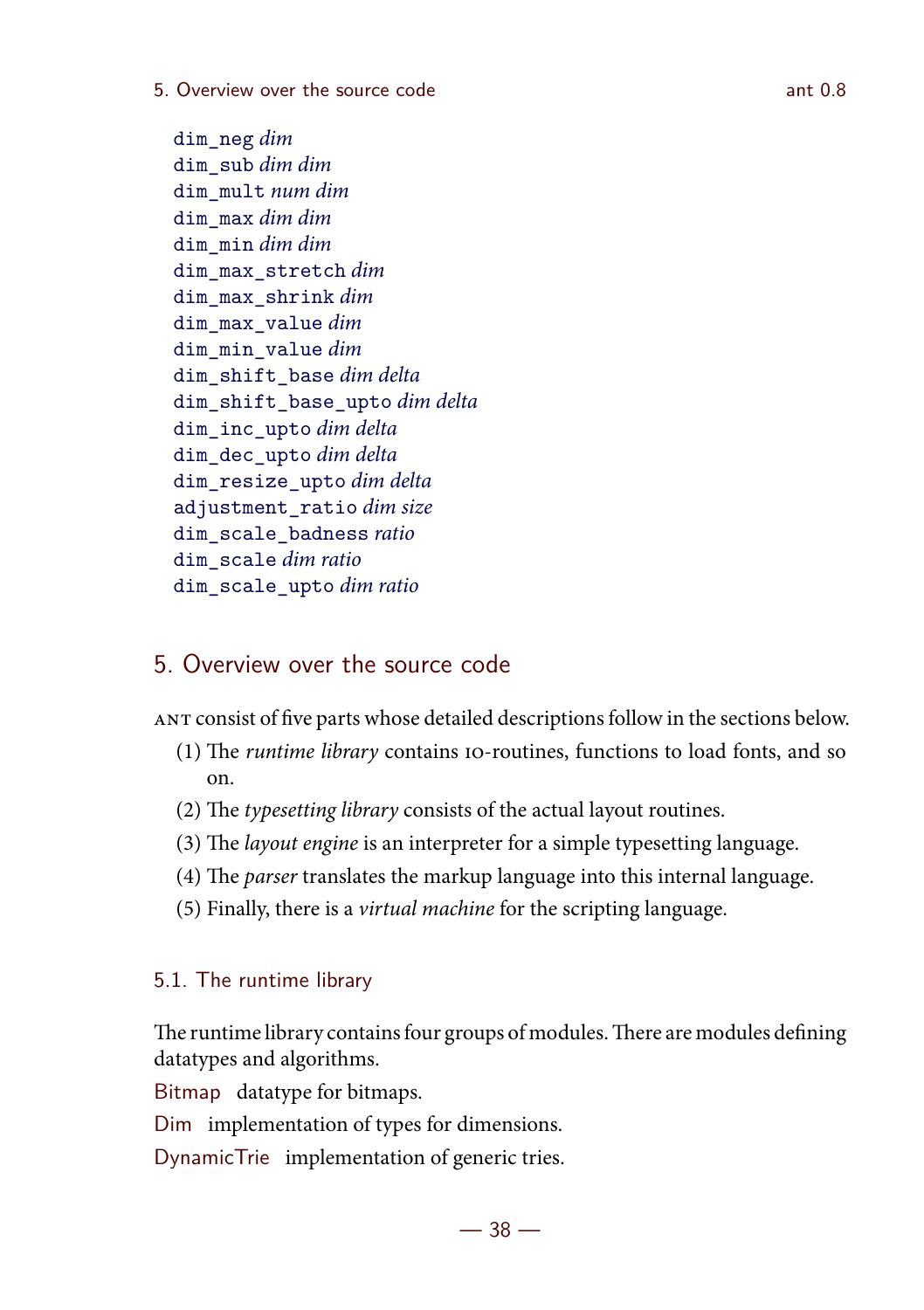#### ant 0.8 5. Overview over the source code

DynUCTrie implementation of UNICODE tries. Trie implementation of packed tries. PTable datatype for tables with a current element. SymbolSet simple list-based type to store sets of symbols. Hyphenation implementation of hyphenation tries. Substitute routines for pattern matching and substitution. JustHyph routines for justification and hyphenation. There are modules for font handling. FontMetric datatype for font metrics. Encodings encoding tables for OT1, OTT, OML, and OMS. GlyphMetric datatype for glyph metrics. GlyphBitmap simple bitmap datatype to store glyph images. LoadFont loading of fonts. LoadImage loading of images. FontFT loading of fonts via the FreeType library. FontPK loading of PK-fonts. FontTFM loading of TFM font metrics. FontVirtual support for virtual fonts. FreeType bindings for the FreeType library. OpenType routines to parse OpenType tables. Type1 routines to embed Type1 fonts. There are modules for document formats. Graphic datatypes for the primitive graphic commands. PageDescription the datatype typeset documents are stored in. Bezier routines to compute Bezier splines. GenerateDVI routine to write pyr files. PDF routines to load and write PDF files. GeneratePDF routine to output a document as PDF file. GeneratePostScript routine to write PostScript files. GenerateSVG routine to output a document as svG file. And there are modules for file handling. UCStream wrapper to read files and strings.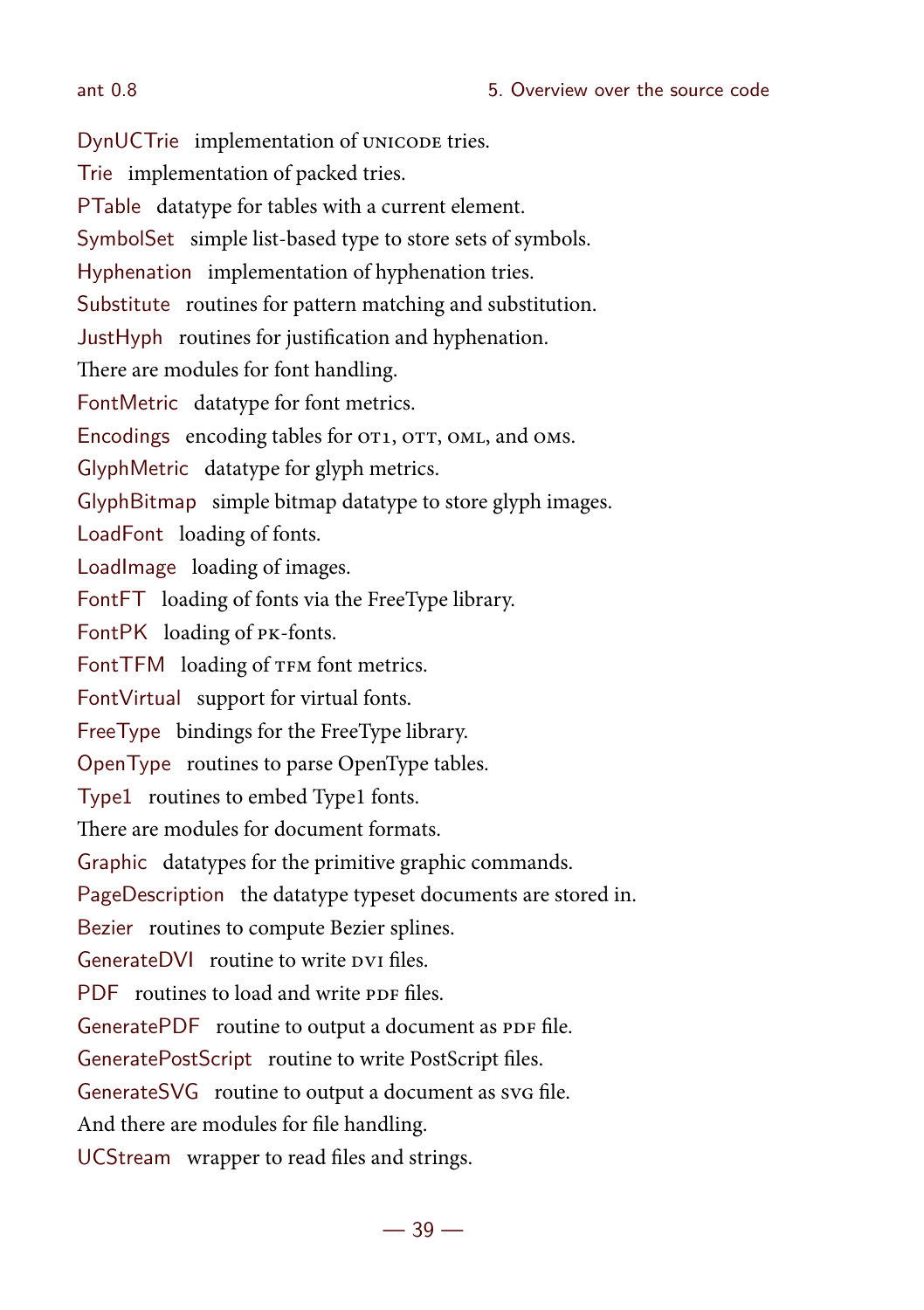Logging output routines for error and debugging messages.

KPathSea bindings for the kpathsea library which implements a database for file name lookup.

## 5.2. The typesetting library

The typesetting library consists of the following modules: Box definition of the various types of boxes. Builder generic datatype for an engine assembling boxes. Compose implements several builders for paragraphs. HBox layout routines for horizontal boxes. VBox layout routines for vertical boxes. MathLayout all the various functions to layout mathematical material. Glyph layout routines for accents and extendable glyphs. Table layout routines for tables. ParLayout the linebreaking algorithm. Galley datatype for galleys. Page datatypes for the page layout algorithm. PageLayout the page layout algorithms. AreaGalley layout of galley areas. FloatVertical layout for float areas. Footnote layout for footnote areas.

## 5.3. The layout engine

The layout engine consists of the following modules: Environment definition of the state of the layout engine. Node definition of the engine commands. Evaluate implementation of the commands of the engine. Fonts database for the installed fonts and the font selection mechanism. HyphenTable This is a generated file which contains the hyphenation trie. Job datatype to describe the current job. It contains the names of the input and output files, the date, and so on.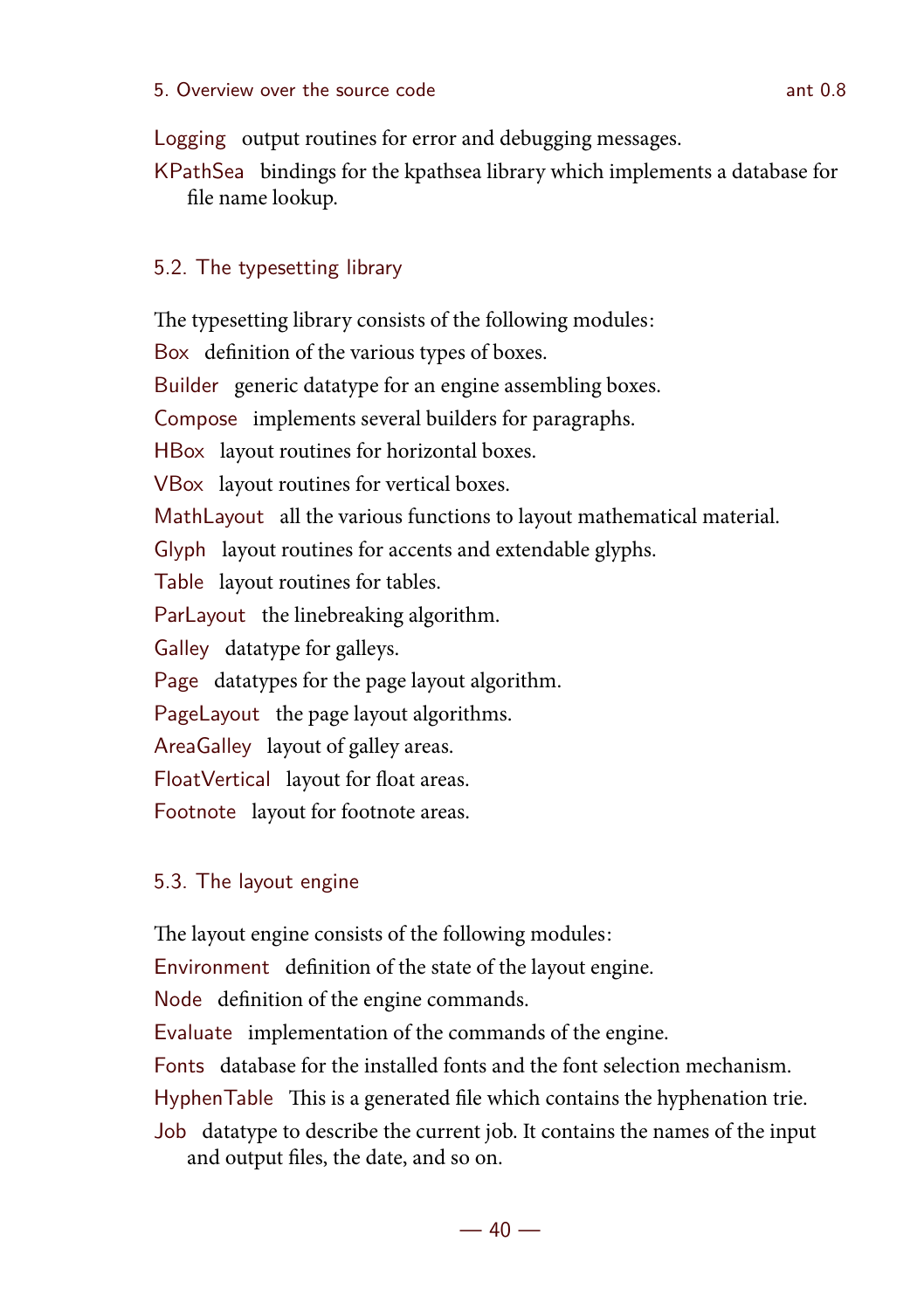Output converts the pages into the format expected by the output routine and writes the pyt file.

The engine translates an abstract description of the document into a sequence of pages. The commands of this description are defined in the module Node:

```
`Nodes (commands)
`Command \langle loc \rangle \langle env\text{-}modification \rangle\text{CommandBox} \langle \text{loc} \rangle \langle \text{contents} \rangle`GfxCommand \langle loc \rangle \langle gfx-command)
\text{NewGalley} \langle loc \rangle \langle name \rangle \langle measure \rangle`NewLayout \langle loc \rangle \langle name \rangle \langle width \rangle \langle height \rangle`NewArea \langle loc \rangle \langle name \rangle \langle x \rangle \langle y \rangle \langle width \rangle \langle height \rangle \langle max-top \rangle \langle max-bot \rangle \langle contents \rangle\text{ShipOut} \quad \text{loc} \text{ (even-layer) (odd-layer) (number)}\hat{\ }AddToGalley \langle loc \rangle \langle name \rangle \langle contents \rangle`PutGalleyInVBox \langle loc \rangle \langle align \rangle \langle name \rangle`ModifyGalleyGlue \langle loc \rangle \langle function \rangle`Paragraph \langle loc \rangle \langle contents \rangle\text{`BeginGroup} \langle loc \rangle\text{EndGroup} \quad \langle loc \rangle\text{Float} \langle loc \rangle \langle area \rangle \langle contents \rangle\text{Glyph} (loc) (index)
\text{`Letter } (loc) (code)\rhoSpace \langle loc \rangle\text{`Glue } \langle loc \rangle \langle width \rangle \langle height \rangle \langle implicit \rangle \langle discardedble \rangle\text{`Break } \langle loc \rangle (penalty) \langle hyperbreak \rangle (pre-break) \langle post\text{-break} \rangle\text{Rule} \langle \text{loc} \rangle \langle \text{width} \rangle \langle \text{height} \rangle \langle \text{depth} \rangle`Image \langle loc \rangle (file) \langle width \rangle (height)
\text{{}^\text{-}}Accent \text{{}^\text{}} \text{{}^\text{}} \text{{}^\text{}} \text{{}^\text{}} \text{{}^\text{}} \text{{}^\text{}} \text{{}^\text{}} \text{{}^\text{}} \text{{}^\text{}} \text{{}^\text{}} \text{{}^\text{}} \text{{}^\text{}} \text{{}^\text{}} \text{{}^\text{}} \text{{}^\text{}} \text{{}^\text{}} \text{{}^\text{}} \text{{}^\text{}} \text{{}^\HBox (loc) (contents)
HBoxTo \ (loc) \ (width) \ (contents)HBoxSpread \ (loc) \ (amount) \ (contents)\text{VBox} \langle loc \rangle (contents)
\text{VBoxTo} \langle loc \rangle \langle width \rangle \langle contents \rangle
```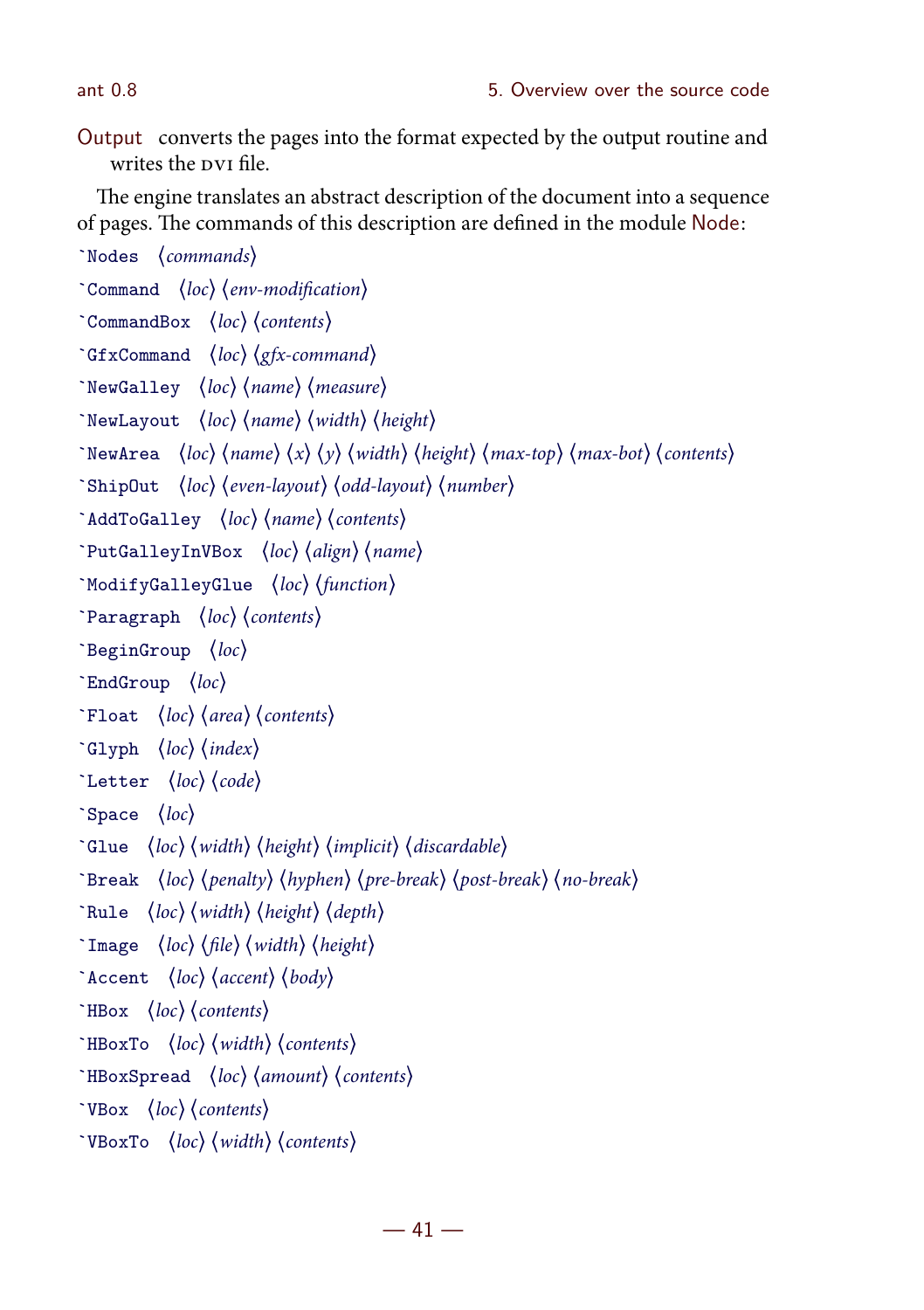```
\text{VBoxSpread} (loc) (amount) (contents)
\text{Phantom} (loc) (horiz) (vert) (contents)
'HLeaders \ (loc) \ (width) \ (contents)`VInsert \langle loc \rangle \langle below \rangle \langle contents \rangle\text{Table} \quad \langle \text{loc} \rangle \langle \text{contents} \rangle`TableEntry \langle loc \rangle \langle left \rangle \langle right \rangle \langle top \rangle \langle baseline \rangle \langle bottom \rangle \langle contents \rangle\text{YMath} \langle loc \rangle (contents)
\text{YMathCode} \langle loc \rangle \langle matchcode \rangle \langle contents \rangle`MathChar \langle loc \rangle \langle mathchar \rangle`SubScript \langle loc \rangle \langle script \rangle`SuperScript \langle loc \rangle \langle script \rangle\text{``Fraction (loc) (numerator) (denominator) (left) (right) (rule)\text{`Underline} \langle loc \rangle \langle body \rangle\text{V}Overline \langle \text{loc} \rangle \langle \text{body} \rangle`MathAccent \langle loc \rangle (font-family) \langle character \rangle \langle body \rangle\text{Root} (loc) (font-family) (character) (font-family) (character) (body)
\text{LeftRight} \langle loc \rangle (contents)
'MathStyle \ (loc) \ (style)'IndexPosition \ (loc) \ (pos)
```
## 5.4. The parser

The parser consists of the following modules: CharCode contains mappings from characters to cat-codes. Group implementations of \begingroup and \endgroup. Mode commands to switch between the modes. ParseState the state of the parser. Parser the basic parsing routines. ParseArgs parsing routines for command arguments. Macro implementation of macros and environments. Counter implementation of counters. ALBindings AL-bindings for the various typesetting commands.